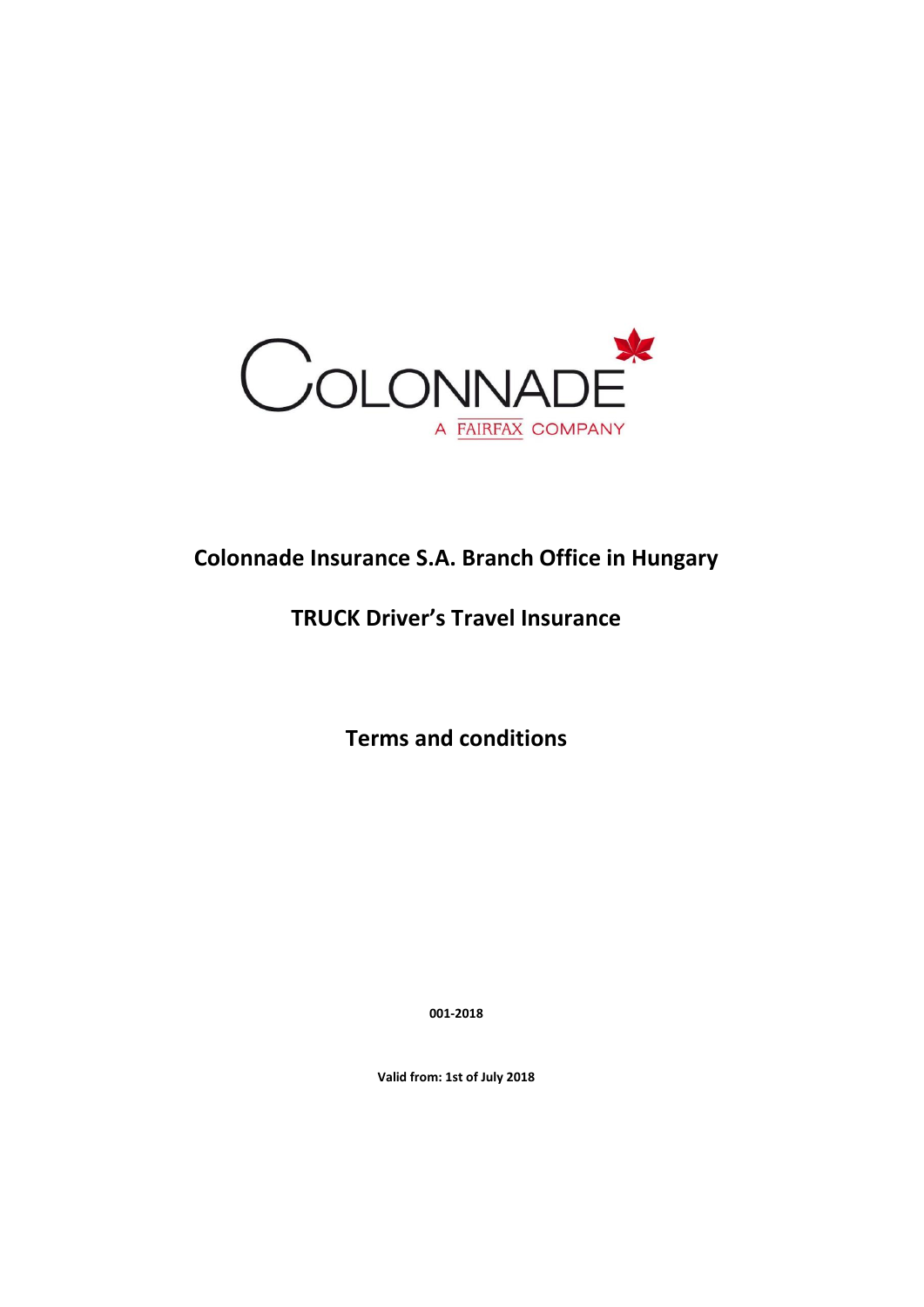

## **General Policy Definitions applicable to all Sections**

Certain words in this policy have a specific meaning. They have this specific meaning wherever they appear in the policy, schedule, payment tables or endorsements and are shown in *italic print*.

## *Accident*

A sudden and unexpected event caused by visible and external means.

## *Any One Accident Limit*

The maximum amount the *Insurer* will pay in the aggregate under this and any other personal accident insurance issued by the *Insurer* in the *Policyholder's* name in respect of all *Insured Persons* suffering *Accidental Bodily Injury* in the same *Accident* or series of *Accidents*  contributed to, caused by, or consequent upon the same original event.

## *Annual Salary*

The total gross basic annual salary excluding payments for overtime, commission or bonus payable by the *Policyholder* to the *Insured Person* at the date *Bodily Injury* is sustained. For weekly paid *Insured Persons Annual Salary* will be calculated by taking the average gross basic weekly salary of the *Insured Person* for the thirteen weeks prior to sustaining *Bodily Injury* and multiplying this amount by fifty-two.

## *Associated Company*

A company or organisation of the *Policyholder* whose name has been advised to and accepted by the *Insurer.*

## *Motor Vehicle Travel*

While an *Insured Person* is getting in and out of, travelling in, loading or unloading, carrying out emergency road-side repairs to and refuelling a motor vehicle owned, hired by or leased to the *Policyholder*, or any vehicle temporarily replacing it

## *Beneficiary*

In case of death of the *Insured Person*, the *Beneficiary* is*,* unless otherwise confirmed in writing by the *Insured Person,* a legal heir according to the laws of Hungary. For all other benefits, the *Beneficiary* is the *Insured Person.*

#### *Bodily Injury*

Injury to the body caused by an Accident which occurs during the Period of Insurance and not by any gradual cause. It does not include:

- Sickness, unless this results from injury to the body;
- post-traumatic stress disorder; or
- a psychological or psychiatric illness or condition except incurable insanity where such condition is a direct consequence of an Accident.

#### *Business Trip*

Any trip undertaken primarily for the purpose of the *Policyholder's* business which commences during the *Period of Insurance* and is scheduled to last for a maximum duration of 180 days unless agreed otherwise in writing by the *Insurer*. Non-business activities are covered during the duration of a *Business Trip.*

#### *Child*

Any child of the *Insured Person* who is unmarried and under 19 years of age or 25 years of age if in full-time education.

*Competent Supervisory Authority* National Bank of Hungary (Magyar Nemzeti Bank)

## *Daily Wage*

For monthly paid *Employees* this will be calculated by dividing the *Insured Persons Annual Salary* by three hundred and sixty-five.

## *Daily Net Wage*

For monthly paid *Employees* this will be calculated by dividing the *Insured Persons Annual Salary* by three hundred and sixty-five and by deducting the amount of personal income tax and other contributions to be paid by the *Insured* under the relevant law.

#### *Daily Gross Wage*

For monthly paid *Employees* this will be calculated by dividing the *Insured Persons Annual Salary* by three hundred and sixty-five.

## *Deductible*

An amount shown on the *Schedule* as a percentage or a fixed amount, which will be deducted from each claim payment for a specific benefit*.*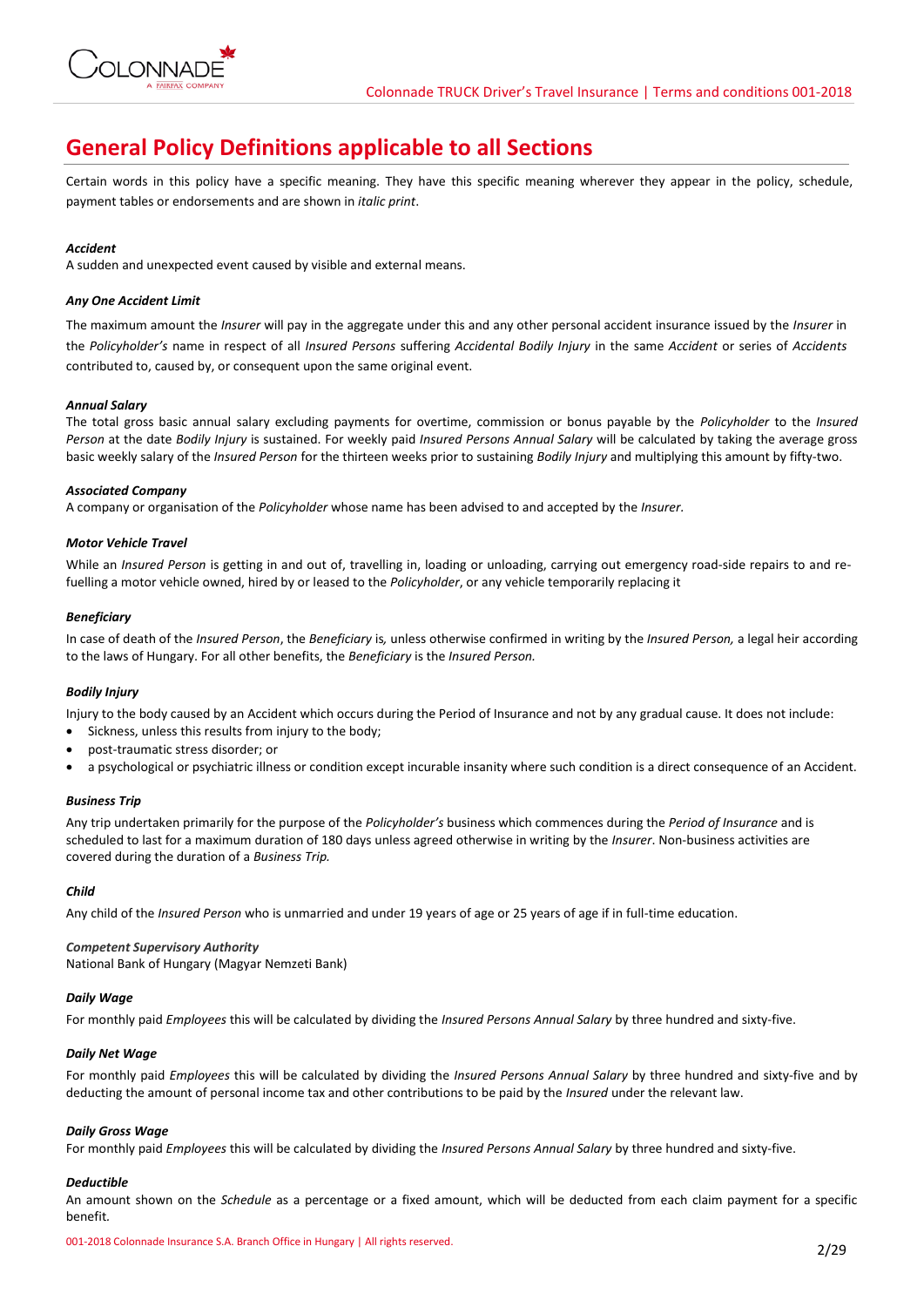

## *Employee*

Any person employed by the *Policyholder***.**

## *Insured Person*

Any person shown in the Schedule as being an Insured Person. Cover applies until the end of the Period of Insurance or the date upon which the Insured Person ceases being an Employee of the Policyholder, whichever occurs first unless otherwise agreed in writing by the Insurer.

#### *Insurer*

Insurer means Colonnade Insurance S.A. Branch Office in Hungary (H-(1139 Budapest, Váci út 99.; Company registration number: Registry Court 01-17-000514; Phone number: +36 1 460 1400; Mailing address: 1426 Budapest, Pf. 153.) Founder of Colonnade Insurance S.A. Branch Office in Hungary: Colonnade Insurance S.A. (1, rue Jean Piret, L-2350 Luxembourg), registered by Registre de Commerce et des Sociétés, Luxemburg, register number: B 61605, licence issued by Grand-Duche de Luxemburg, Minister des Finances, Commissariat aux Assurances (L-1840 Luxemburg, Bureaux: 7, Boulevard Joseph II.) licence number: S 068/15.

Please find the annual report covering their financial situation and solvency on our website: ww.colonnade.hu/rolunk.

#### *Insurance Act*

Act LXXXVIII on Insurers and Insurance Activity of 2014 and any amendments

#### *Medical Practitioner*

Any suitably qualified and registered Medical Practitioner other than:

- an Insured Person.
- a member of the immediate family of an Insured Person,
- an Employee.

## *Operative Time*

The period of time during the *Period of Insurance* during which the *Policyholder* or an *Insured Person* is covered by this policy (as outlined in the *Schedule* and described later in this policy wording).

#### *Partner*

Is a person under age 80 who permanently living in the same household with the *Insured Person.* but not legally related to.

#### *Period of Insurance*

The period shown in the Schedule.

## *Permanent Country of Residence*

A country in which an Insured Person resides or has resided for a period of 6 months or longer in the previous 12 months.

#### *Policyholder*

The insured company or organisation shown in the Schedule.

#### *Schedule*

The document showing details of the cover the Policyholder has bought.

#### *Scheduled Flight*

A flight which originates or ends at an internationally recognised airport according to the published schedule of an airline.

## *Carrier*

Any licensed operator of a land, sea or air vehicle for the transportation of fare paying passengers.

## *Scheduled Flight Accumulation Limit*

The maximum amount the Insurer will pay in the aggregate under this and any other personal accident insurance issued by the Insurer in the Policyholder's name in respect of all Insured Persons suffering Bodily Injury in the same Scheduled Flight Accident or series of Scheduled Flight Accidents contributed to, caused by, or consequent upon the same original event.

#### *Sickness*

Any fortuitous bodily illness or sickness, diagnosed during the Period of Insurance, but excluding any illness or sickness which arises out of a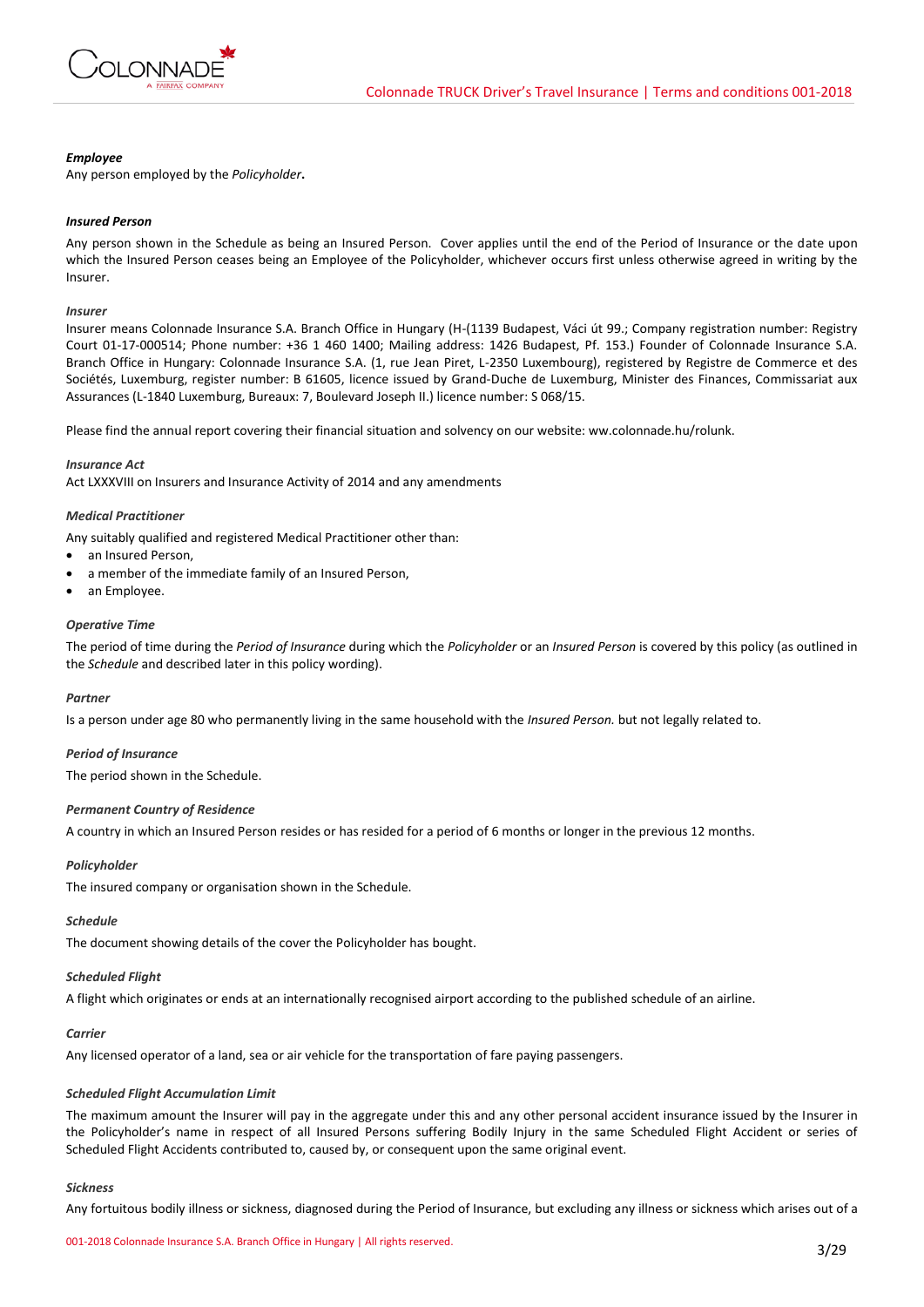

condition or defect for which medical treatment was advised, sought out, or should have reasonably been sought out, or received within 12 months before the date coverage began.

## *Sum Insured*

The maximum amount of cover up to which the Policyholder or an Insured Person can claim.

## *Terrorism*

An act, including threats of or actual force or violence by, of any person or group of persons, whether acting alone or on behalf of or in connection with any organisation or Government, committed for political, religious, ideological or ethical purposes or reasons including the intention to influence any government and/or to put the public or any section of the public in fear.

## *Assistance Service*

Colonnade's Emergency Assistance Service with Emergency Helpline: [+36 1 460 1500] (24 Hour)

## *Usual and reasonable costs*

Fees and charges where they are incurred, but not to include charges that would not have been paid if no insurance existed and excluding charges for medical treatment that is not medically necessary either within the Period of Insurance or during the Trip (whichever ends first).

## *Trip*

Any trip which commences during the Period of Insurance and is scheduled to last for a maximum duration of 180 days unless otherwise agreed in writing by the Insurer.

## *War*

Any activity arising out of, or attempt to participate in, the use of military force between nations, civil war, revolution and invasion., insurrection, use of military power or usurpation of government or military power, intentional use of military force to intercept, prevent, or mitigate any known or suspected act of Terrorism.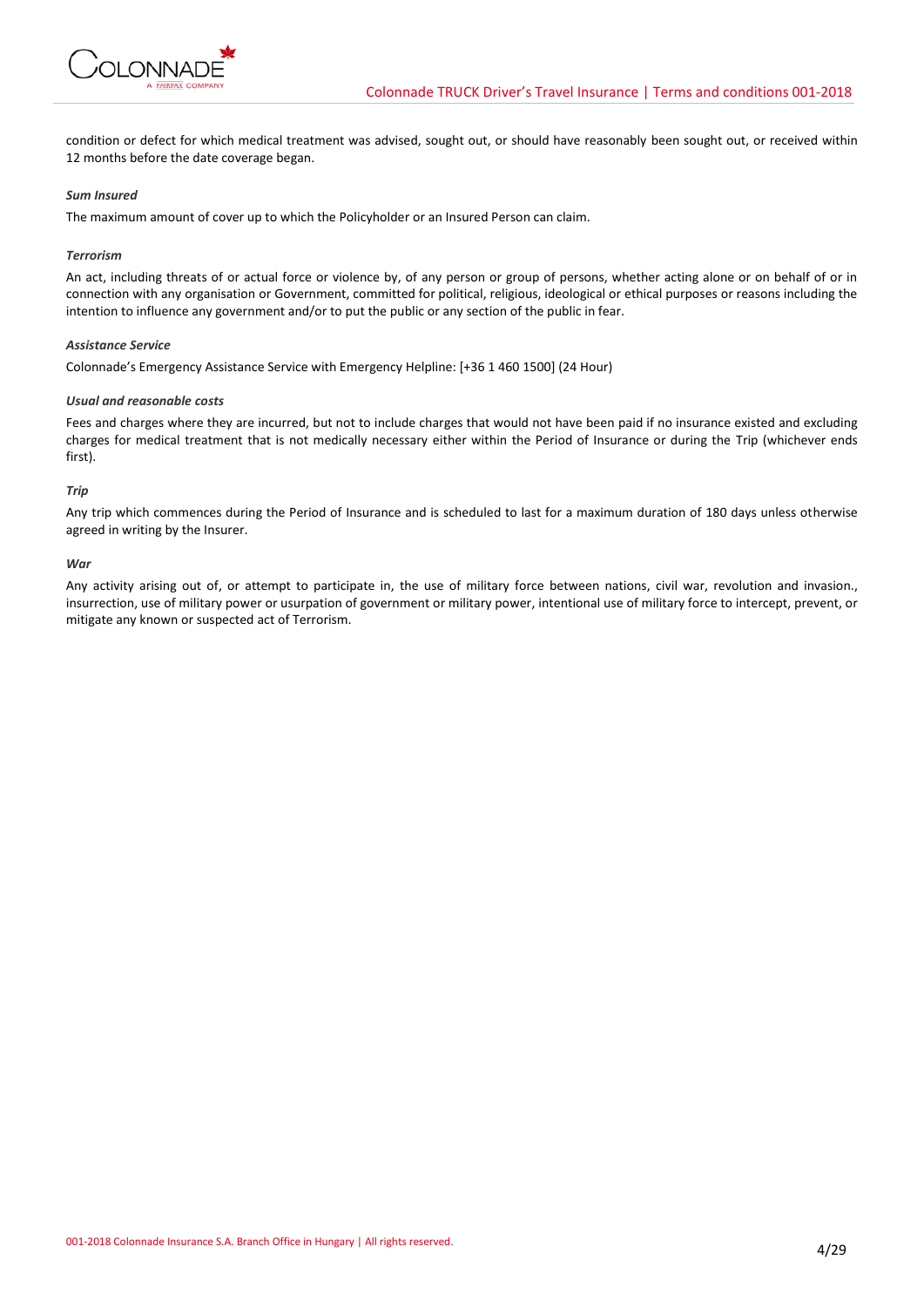

## **General Policy Conditions**

## *Assignment*

This policy will not be assigned unless otherwise agreed by the Insurer in writing.

## *Associated companies*

If relevant, and subject to the Insurer's prior written consent, this policy will cover Associated Companies as long as a list of these companies has been provided to and accepted by the Insurer. If the business activities of the Policyholder changes from those advised to the Insurer, the Policyholder must tell the Insurer immediately.

## *Change in Risk*

The Policyholder must tell the Insurer immediately of any significant changes its business activities during the Period of Insurance, including any acquisition, establishment or disposal of companies or operations. The policy will cover such changes only with the prior written consent of the Insurer.

#### *Start of risk assumption*

The *Insurer* starts assume liability within the Period of Insurance, when the Insurance Premium is paid by the Policyholder, unless otherwise agreed in writing by the Policyholder and the Insurer.

## *Cancellation of Cover*

The policy under these conditions is for an indefinite term. Within this, one period means one calendar year starting the effective date as shown in the Schedule as agreed by the by the Policyholder and Insurer.

The *Insurer* and the *Policyholder* can cancel this Policy under the *Period of Insurance* by giving written notice 30 days before the end of the *Period of Insurance*.

In case of cancellation the premium for the period up to the date when the cancellation takes effect will be calculated and any unearned portion of the premium paid will be returned. If the *Policyholder* cancels this policy the premium paid will be returned subject to a minimum retention by the *Insurer* of 100 000 HUF or one third of the annual premium, whichever the greater, provided no claim has been paid or is payable and no incident has occurred which could give rise to a claim under this policy.

#### An *Insured Person* cannot cancel this policy.

If the *Insurer* or the *Policyholder* does not make a written declaration 30 days before the anniversary stating the opposite, the *period of insurance* will be automatically renewed with the last known number of the insured persons and sums insured and as such a new *Period of Insurance* commences.

#### *Data Protection*

#### The *Policyholder*

- 1) confirms that the *Policyholder* provides all personal data of *Insured Persons* needed for the purpose of administering the cover under this policy (as defined by the Insurance Act) with the consent of the *Insured Persons* to whom the personal data refers;
- 2) acknowledges that the *Insurer* will process such personal data only for the purpose of administering the insurance provided under this policy and claims made under this policy for as long as any claim may be asserted against the *Insurer*.

#### *Failure to comply with policy conditions*

Where the *Policyholder* or an *Insured Person* does not comply with any obligation to act in a certain way specified in this policy, payment of the *Policyholder* or an *Insured Person's* recovery under any claim may be affected.

#### *Fraud*

Any fraud, deliberate dishonesty, or hiding information connected with a claim, will make this policy invalid. If the *Insured Person* hides any information connected with a claim, the *Insurer* may invalidate the claim.

#### *Information provision*

Within 14 days after the end of *Period of Insurance* (or earlier if requested by the *Insurer*) the *Policyholder* shall furnish the *Insurer* with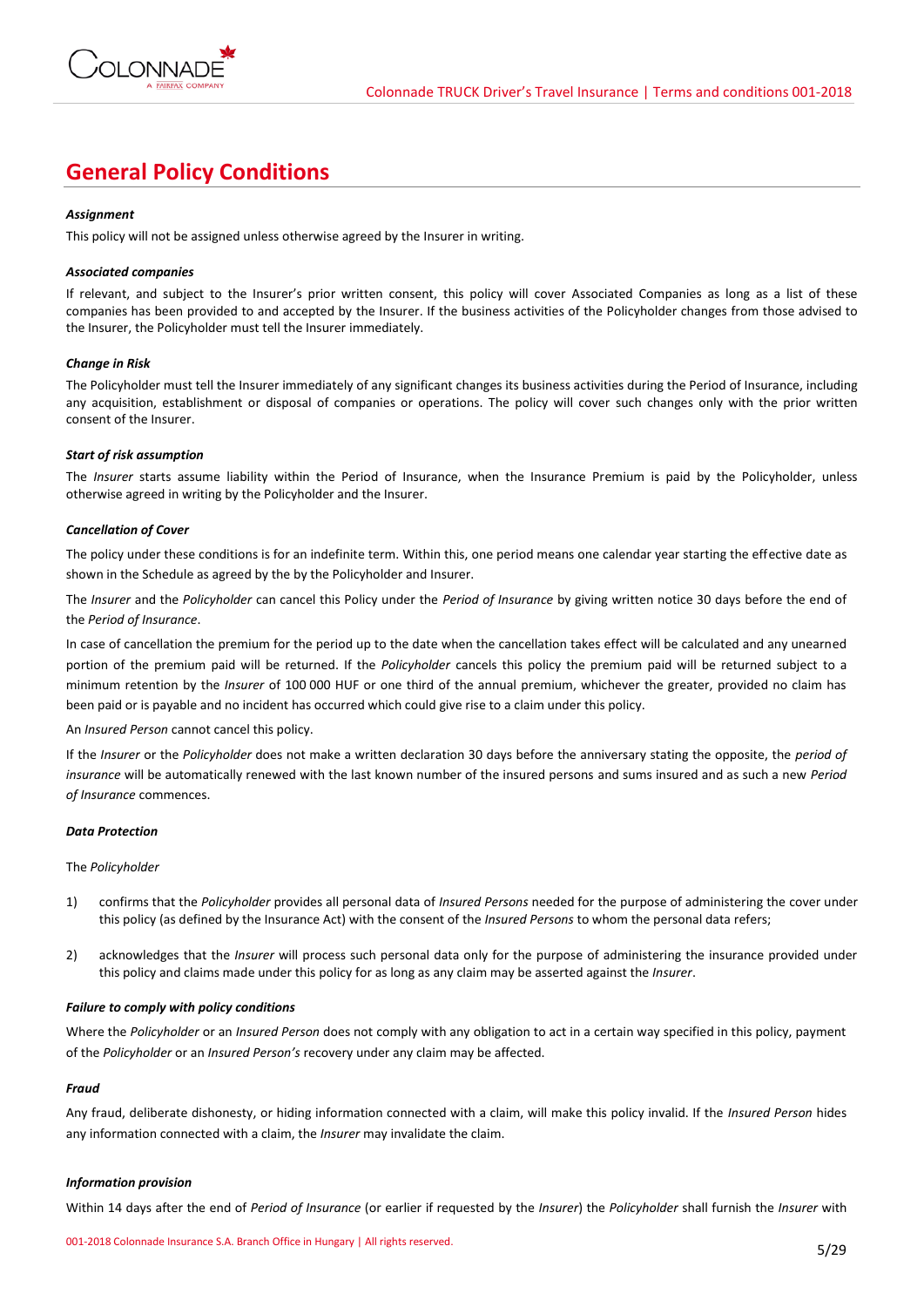

the total number of insured vehicles number plates or the total number of insured persons specified in the *Schedule*.

## *Law and Jurisdiction*

This policy is a contract of insurance between the *Policyholder* and the *Insurer*. It will be governed by the laws of Hungary and will be subject to the exclusive jurisdiction of Hungarian Courts.

## *Notices*

Any notice served by the *Policyholder* or an *Insured Person* under this policy must be sent to the following address unless otherwise agreed in writing by the *Insurer:*

#### The Accident and Health Manager

## **Colonnade Insurance S.A. Branch office in Hungary**

1139 Budapest, Váci út 99. Hungary

Any notice served by the *Insurer* shall be sent to the *Policyholder's* address as stated in the *Schedule*

## *Other Insurances*

If at the time of a claim there is another insurance policy in the *Policyholder's* name which covers the *Policyholder* or the *Insured Person* for the same expense or loss, the *Insurer* will only pay a proportion of the claim, determined in proportion to the cover provided by each of the policies, except for Accidental death and Permanent disability, which are payable in full.

## *Other Interests*

No person other than the *Policyholder, Insured Person* or *Beneficiary* is entitled to make a claim under this policy.

#### *Premium*

The *Policyholder* is liable to pay the *Premium* stated in the *Schedule* by the *Premium Due Date* as stated in the *Schedule,* unless otherwise agreed in writing by the *Policyholder* and the *Insurer*. Should the *Policyholder* fail to settle the insurance *Premium* on or before the due date, the *Insurer* shall be entitled to request payment in writing, by granting a 30-day grace period and also warning the *Policyholder* to the consequences of non-payment. The insurance contract shall terminate retroactively with effect of the original due date if the grace period expires without the *Policyholder* settling the insurance *Premium*, unless the *Insurer* takes legal action as to the enforcement of its claim before court without delay. In such case the *Policyholder* shall be entitled to request the *Insurer* to reactivate the insurance coverage within one hundred and twenty days from the date of termination of the insurance contract. The *Insurer* may reactivate the insurance coverage under the terms and conditions of the terminated contract on condition that the formerly due insurance premium is paid. Should the *Policyholder* fail to pay the due insurance *Premium* (premium installment) and the *Insurer* fail to send its request of payment as stated above, the contract shall terminate at the end of the insurance period.

## *Premium adjustment*

The Premium adjustment is calculated on the basis of the difference between the estimated number of travel days (upon which Premium Section B shown on the *Schedule* was calculated) and the actual number of travel days (as provided by the *Policyholder*) multiplied by the premium for 1 travel day by occupational categories shown on the *Schedule*.

The *Insurer* shall waive the Premium adjustment if it is less than 50.000 HUF and less than 10% of the Premium Section B shown on the *Schedule*. If not, the Premium adjustment shall be due and payable to the *Insurer* or *Policyholder* within 30 days after the end of *Period of Insurance.*

Premium under this Policy (Premium shown on the *Schedule* plus Premium adjustment) shall not be less than 50.000 HUF or one third of the total Premium shown on the *Schedule*, whichever the greater, irrespective of any change in the number of travel days.

#### *Reasonable Care*

The *Policyholder* and each *Insured Person* must take all reasonable steps to avoid and/or minimise any loss or damage and must also make every reasonable effort to recover any property covered by this policy which has been lost or stolen.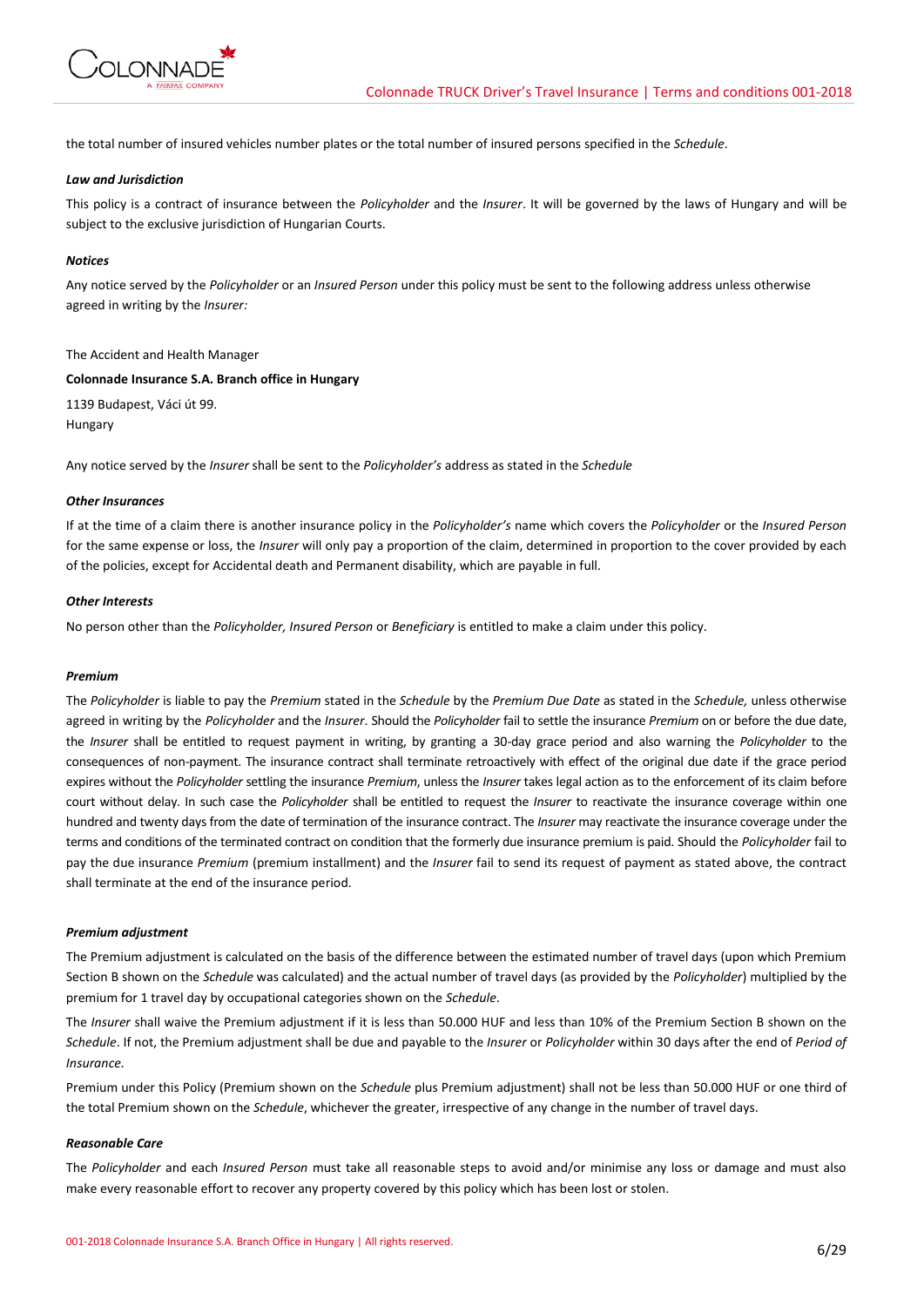

## *Sanctions Exclusion*

The Insurer shall not be deemed to provide cover and the Insurer shall not be liable to pay any claim or provide any benefit hereunder to the extent that the provision of such cover, payment of such claim or provision of such benefit would expose the Insurer, its parent company or its ultimate controlling entity to any sanction, prohibition or restriction under United Nations resolutions or the trade or economic sanctions, laws or regulations.

## *Incorrect Information*

In the event that important facts or information disclosed are shown to be incorrect, the *Insurer* may be exempted from its obligations under this policy.

## **General Claims Provisions**

#### 1) *Claims Evidence*

The *Policyholder, Insured Person* or *Beneficiary* must provide at its or his or her own expense any documents or evidence (including postmortem examinations) to the *Insurer* in support of a claim.

The *Insurer* may request the documents listed in point 4.

#### 2) *Claims Notification*

The *Policyholder, Insured Person* or *Beneficiary* must tell the *Insurer* as soon as possible of any potential claim and in any case within 30 days from the date of the event giving rise to a claim, but notice of death must be given immediately.

#### 3) *Medical examination*

The *Insurer* may request an *Insured Person* to undergo medical examinations in connection with any claim at the *Insurer's* expense.

#### **In case of a claim the following documents shall be provided to the Insurer**

#### **General documents:**

- Completed and duly signed claim request form (policy number, address, data needed for the transfer of payments)
- Employer's certificate if the employee is covered by a company group insurance;
- Medical documentation (ambulant sheet containing the diagnose of the disease/sickness, final report of the hospital, treatment sheet, histological findings, contact details of the doctor, medical case history, medical documentation of the PCP about any disease/sickness or accident preceding the travel, certification issued by the doctor about the expected recovery date, sick allowance documents, medical documentation stating the extent of the disability, decision of National Medical Expert Institute, medical expert opinion),
- Invoices (invoices about the hospitalization; invoices about the medicaments and the transportation of the patients that are required for the assessment of the insurance benefits, payment certificate, invoice about the issuance of the official documents; invoice about the reparation of baggage, invoice of accommodation, flight booking, taxi, phone, or fuel or any other invoice which proofs the claim)
- Policy report (if available), or other official report/report of any other authority (if available);
- Documents certifying the travel (booking, visa, boarding pass, baggage ticket, copy of the passport stamp, In case of travelling with car, declaration about the exact date of departure)
- Copy of the bank statement, any other certificate of the money exchange;
- Description of the accident, or event including the names of possible eyewitnesses;
- Medical case history, medical documentation of the PCP about any disease/sickness or accident preceding the travel;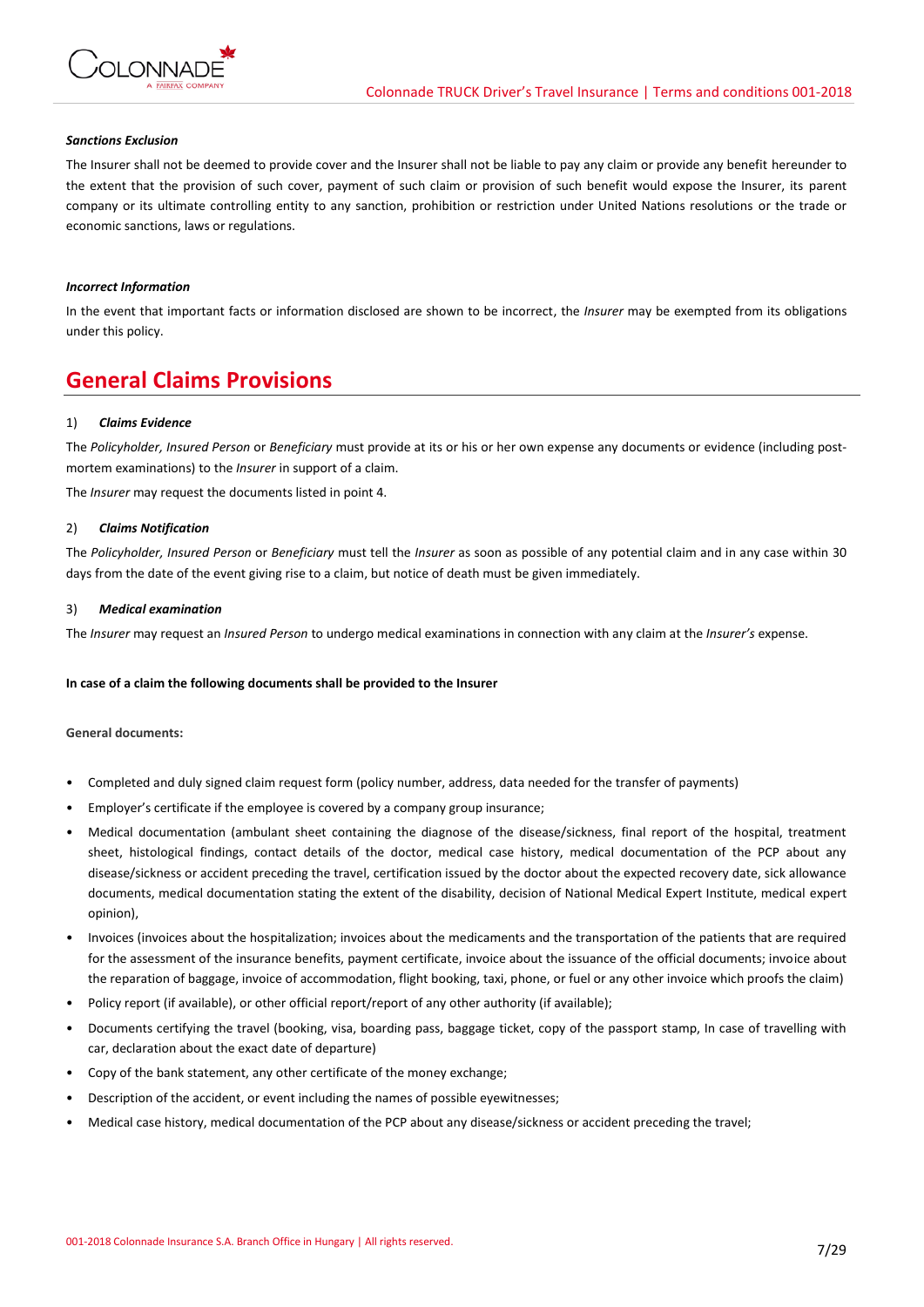

## **Documents requested in relation to the coverages beside the General documents:**

#### **In case of accidental death:**

- Death certificate, autopsy report, medical certificate proving the reason of the death;
- Certificate of inheritance, Grant of probate; decision or record of an official procedure (if any);

#### **Permanent Disability (total or partial) due to an accident:**

- Medical documentation stating the extent of the disability, decision of National Medical Expert Institute, medical expert opinion;
- Invoices about retraining expenses, certification of the retraining institution on the training and the participation;

#### **Recovery cash:**

- Sick allowance documents,
- Certification issued by the doctor about the expected recovery date,

#### **Accidental death in a plane crash:**

- Certification of the airline company that the Insured was on the passenger list and travelled on the plane;
- Certification of the Ministry of Foreign Affairs about the plane crash;

#### **Personal belongings, baggage, baggage delay:**

- Detailed description about the lost or damage of the baggage;
- 'Passenger Irregularity Report', certification or statement of the airline/transportation company about the damage, lost or injury,
- Certification of the airline/transportation company about the indemnification paid to the passenger,
- Detailed list of the lost and damaged items, containing the purchase price and the date of purchase, Invoices certifying the purchase (if available)
- In case of any damage: invoice about the reparation, or statement that damaged item cannot be repaired,
- check in receipt, baggage ticket, certification of costs and expenses of the reasonable required shopping abroad, certification of receipt of the baggage containing the date, time and name of the passenger

#### **Home transportation of corps and relics:**

• Birth certificate, marriage certificate, death certificate, medical certificate proving the reasons of the death, autopsy report;

#### **Legal costs:**

• Certification of the power of attorney; certification of the arrest and its circumstances;

**Bail bond:** Certification of the amount of the bail;

**Personal liability insurance:** Power of Attorney;

## **Liability insurance:**

- Power of Attorney; description of the extent of the damage in case of material damage;
- expert opinion of the loss adjustor; opinion of the service center that the damaged good/thing cannot be repaired;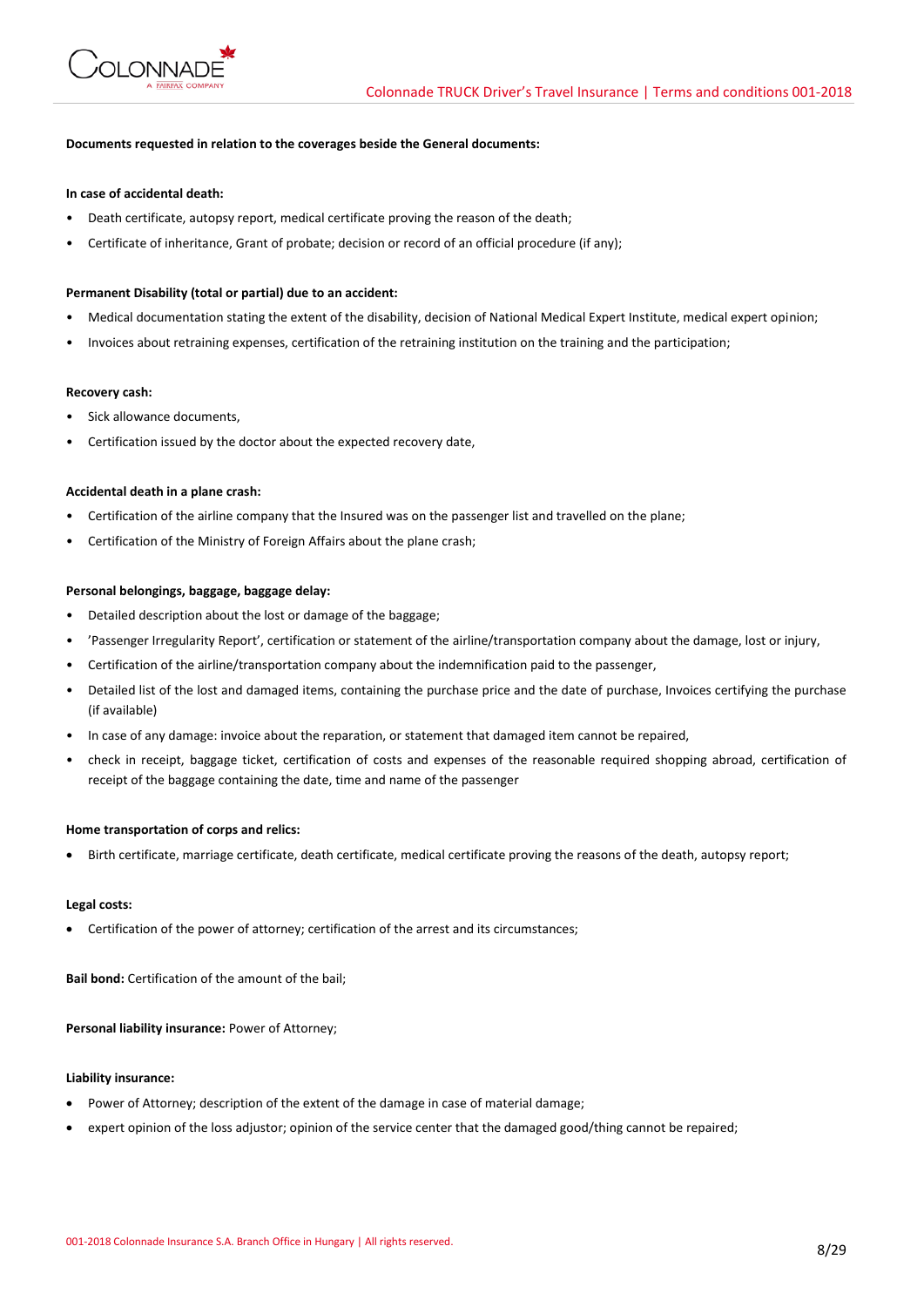

## **General Policy Exclusions**

The Insurer will not pay any claim which is directly or indirectly caused by or contributed to or arising from:

- **1.** Ionising radiations or contamination by radioactivity from any nuclear fuel or from any nuclear waste from the combustion of nuclear fuel;
- **2.** The radioactive toxic explosive or other hazardous properties of any explosive nuclear assembly or nuclear component thereof;
- **3.** The dispersal, application or the release of pathogenic or poisonous biological or chemical materials;
- **4.** War (whether declared or not) unless agreed by the Insurer in writing;
- **5.** Terrorism unless agreed by the Insurer in writing;
- **6.** Intentional self-injury, suicide or attempted suicide, criminal act or attempts to commit a criminal act;
- **7.** Flying except whilst travelling as a commercial passenger on a Scheduled Flight or charter flight;
- **8.** An Accident proved to have occurred due to the influence of alcohol and/or any drug or drugs not prescribed by a medical practitioner and/or where any prescribed drugs have been taken contrary to manufacturer's instructions;
- **9.** AIDS/HIV, or any sexually transmitted disease;
- 10. Active participation in any hazardous sport including parachuting, hang gliding, para-sailing, off-piste skiing, scuba diving, potholing and bungee jumping unless otherwise agreed by Insurer in writing Service, training or duty with any military, police, militia or paramilitary organisation, unless otherwise agreed by Insurer in writing
- **11.** Any Bodily Injury or Sickness that existed prior to the Period of Insurance.
- **12.** for Bodily Injury sustained whilst or as a result of participating in any professional sport activities.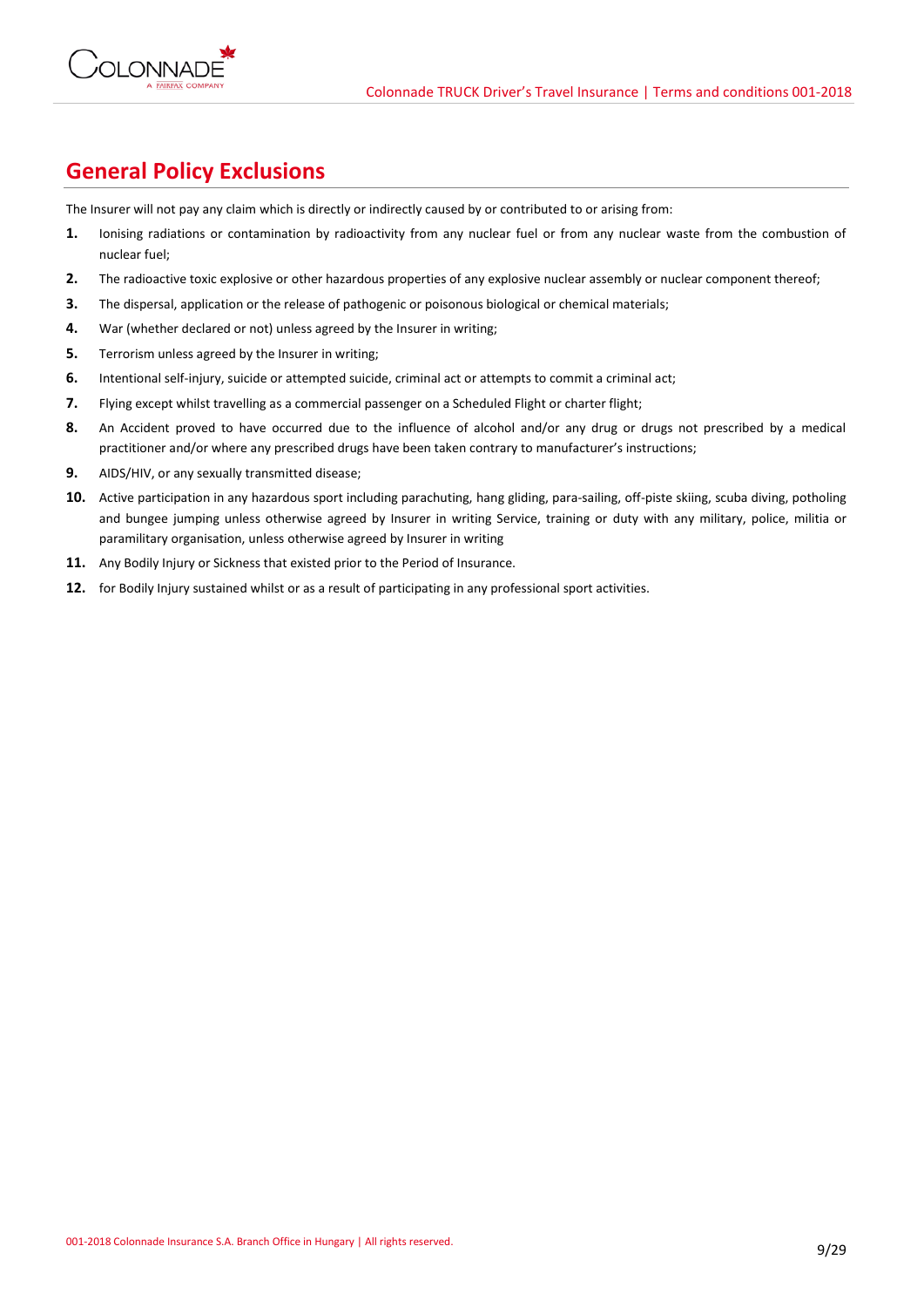# **Exclusions applicable to Section A, B**

- 1. The Insurer will not pay any Benefit where Bodily Injury or death, Disability, or the incurring of Medical Expenses is the result of or is contributed to by:
	- a) Sickness (not resulting from Bodily Injury), or
	- b) any naturally occurring condition or degenerative process, or
	- c) Any gradually operating cause
- 2. The *Insurer* will pay the following benefits only to an *Insured Person* when she/he reaches 80 years of age: Accidental death, Disability, Hospital Cash due to accident. The benefit will be reduced to 20% of the *Sum Insured* shown on the Schedule or 10.000.000.-HUF whichever is less.

"Age" as used above refers to the age of the *Insured Person* on the *Insured Person's* most recent birthday, regardless of the actual time of birth.

## **Exemption of the Insurer**

it is proven, that the accident was caused by the Insured Person's s illegal, intended, or gross negligent behaviour,

An accident will be caused as a consequence of gross negligent behaviour of the Insured Person, if the accident happened:

- in connection with the influence of alcohol of the Insured Person's (higher than 0.8‰ alcohol in the blood),
- during driving by the Insured Person without driving licence, or driving under the influence of alcohol.
- In connection with the influence of drug of the Insured Person

## **Disputes, Complaints, Claims Period and Data Protection**

The *Insurer* will make every effort to ensure that the *Policyholder* or an *Insured Person* receives a good standard of service. If the *Policyholder* or an *Insured Person* is not satisfied with the *Insurer's* service he or she should contact the following organization personally, by phone or written:

## **- The General Manager of Colonnade Insurance S.A. Branch Office in Hungary**

(H: 1139 Budapest, Váci út 99.,) Mailing address: 1426 Budapest, Pf. 153.; Phone: +36 1 460 1400, Fax: +36 1 460 14-99.; email: info@colonnade.hu

## **- Hungarian National Bank**

(H: 1013 Budapest, Krisztina krt. 39.). Mailing address: Magyar Nemzeti Bank, 1850 Budapest, Phone.: +36 (1) 428 2600; +36 (80) 203 776; Fax: + 36 1 489 9102; e-mail: ugyfelszolgalat@mnb.hu

## **- Financial Arbitration Board**

(H: 1013 Budapest, Krisztina krt. 39.) Mailing address: 1525 Budapest, Pf.: 172, Phone +36 (80) 203-776; Fax:+ 36 1 489 9102; e-mail: ugyfelszolgalat@mnb.hu

The *Insurer*s' customer complaints policy is attached as Annex 1 to the present Terms and Conditions.

The *Insurer* will do its best to resolve any difficulty direct with the *Policyholder* or an *Insured Person*, but if the *Insurer* is unable to do this to the *Policyholder* or an *Insured Persons* satisfaction, he or she may be entitled to refer any dispute to the Court.

## **The language of client declaration and communication**

The contact and information between the *Insurer* and *Insured Person* occurs in Hungarian, and information shall be made available free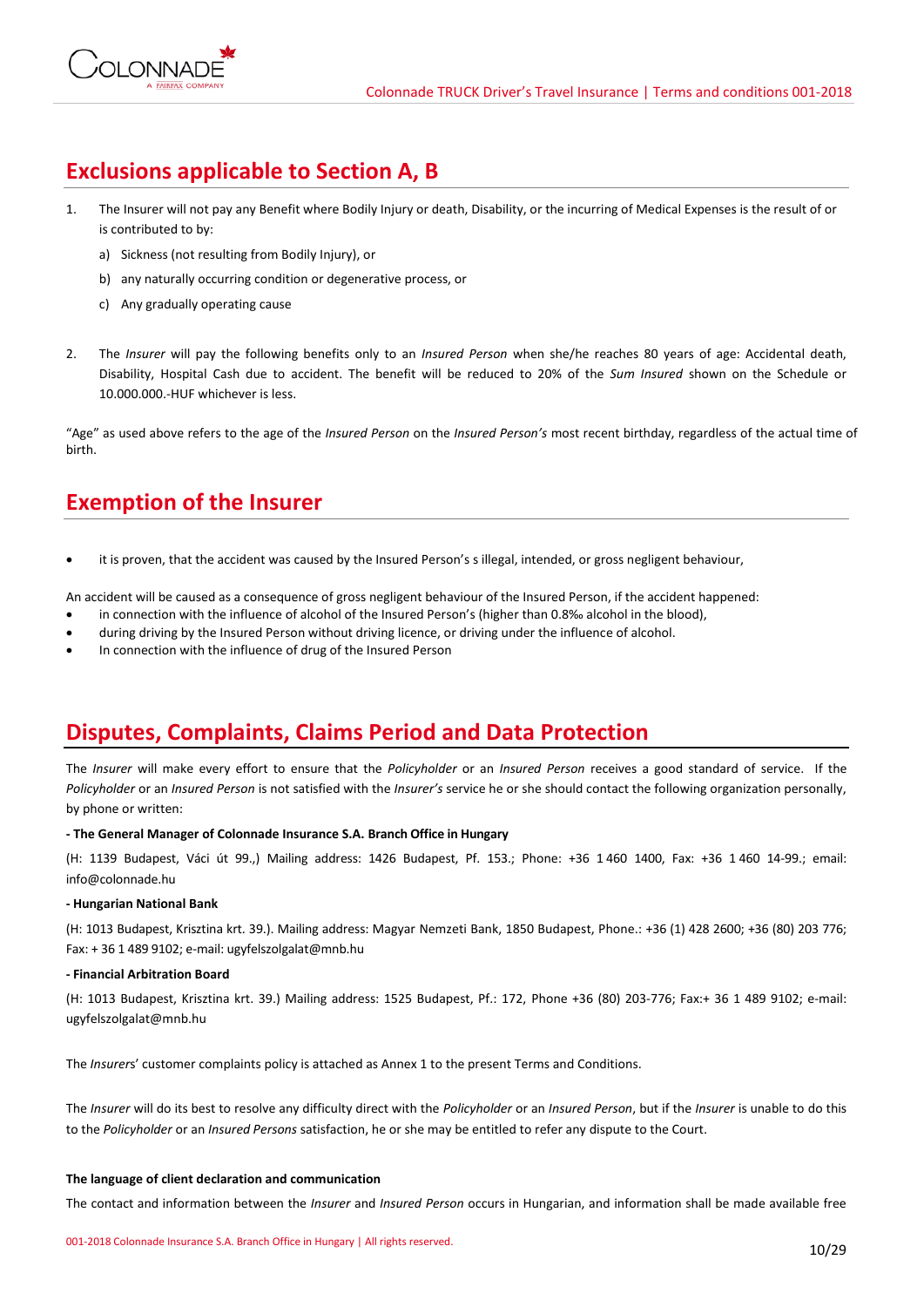

of charge.

The insurance company does not provide advice about the insurance products sold.

## **Claims Period**

The period within which a claim under this policy may be made is two years. This period begins when the claim arising out of the policy occurs.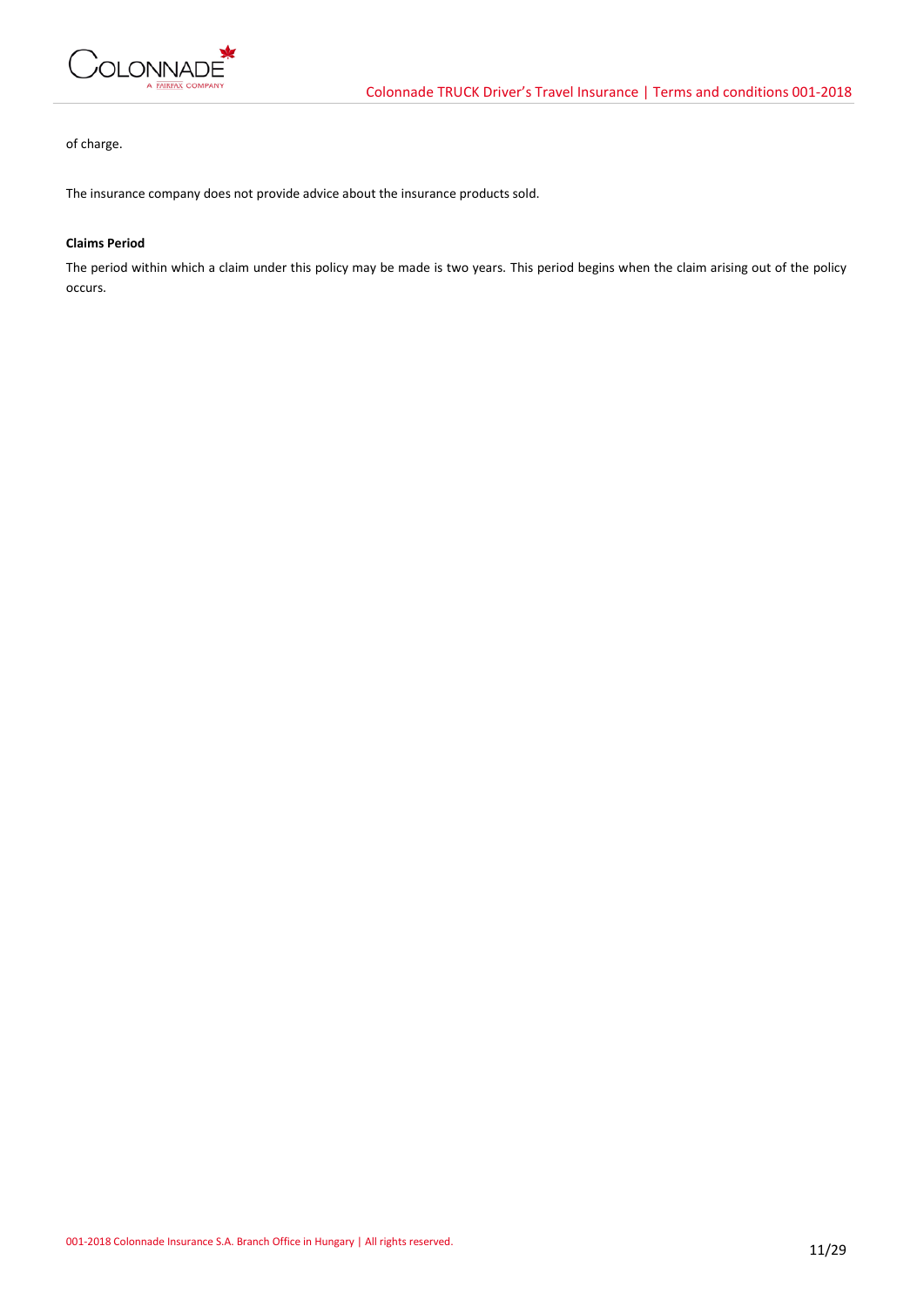

## **Information on professional secrecy and personal data management**

Insurance secret shall mean all data - other than classified information - in the possession of insurance companies, reinsurance companies and insurance intermediaries that pertain to the personal circumstances and financial situations (or business affairs) of their clients (including claimants), and the contracts of clients with insurance companies and reinsurance companies.

Insurance and reinsurance companies are entitled to process the insurance secrets of clients only to the extent that they relate to the relevant insurance contract, with its creation and registration, and to the service. Processing of such data shall take place only to the extent necessary for the conclusion, amendment and maintenance of the insurance contract and for the evaluation of claims arising from the contract or for any other purpose specified in the Insurance Act.

Insurance and reinsurance companies shall obtain the data subject's prior consent for processing data for purposes other than what is contained in Subsection (1) Section 135 of Act LXXXVIII of 2014 (Insurance Act). The client shall not suffer any disadvantage if the consent is not granted, nor shall be given any advantage if it is granted.

Unless otherwise provided for by law, the owners, directors and employees of insurance and reinsurance companies, and all other persons having access to insurance secrets in any way during their activities in insurance-related matters shall be subject to the obligation of professional secrecy without any time limitation.

According to the Act on the Processing and Protection of Personal Data in the Field of Medicine (hereinafter referred to as "PDFM"), insurance companies shall be authorized to process any data pertaining to the medical condition of clients only for those 3 reasons set out in Subsection (1) of Section 135 of the Insurance Act, in accordance with the provisions of PDFM and only in possession of the express written consent of the data subject.

Insurance secrets may only be disclosed to third parties:

- a) under the express prior written consent of the insurance or reinsurance company's client to whom they pertain, and this consent shall precisely specify the insurance secrets that may be disclosed;
- b) if there is no obligation of professional secrecy under the Insurance Act.
- c) if the certification body, including its subcontractor, hired by an insurance or reinsurance company, received such confidential information in carrying out the certification process.

The requirement of confidentiality concerning insurance secrets shall not apply to:

- a) the Authority in exercising its designated functions;
- b) the investigating authority and the public prosecutor's office after ordering the investigation;
- c) the court of law in connection with criminal cases, civil actions or non-contentious proceedings, and administrative actions, including the experts appointed by the court, and the independent court bailiff, the administrator acting in bankruptcy proceedings, the temporary administrator, extraordinary administrator, liquidator acting in liquidation proceedings in connection with a case of judicial enforcement, the principal creditor in debt consolidation procedures of natural persons, the Családi Csődvédelmi Szolgálat (Family Bankruptcy Protection Service), the family administrator, the court;
- d) notaries public, including the experts they have appointed, in connection with probate cases;
- e) the tax authority in the cases referred to in Subsection (2);
- f) the national security service when acting in an official capacity,
- g) the Gazdasági Versenyhivatal (Hungarian Competition Authority) acting in an official capacity;
- h) guardians acting in an official capacity,
- i) the government body in charge of the healthcare system in the case defined in Subsection (2) of Section 108 of Act CLIV of 1997 on Health Care;
- j) bodies authorized to use secret service means and to conduct covert investigations if the conditions prescribed in specific other act are provided for;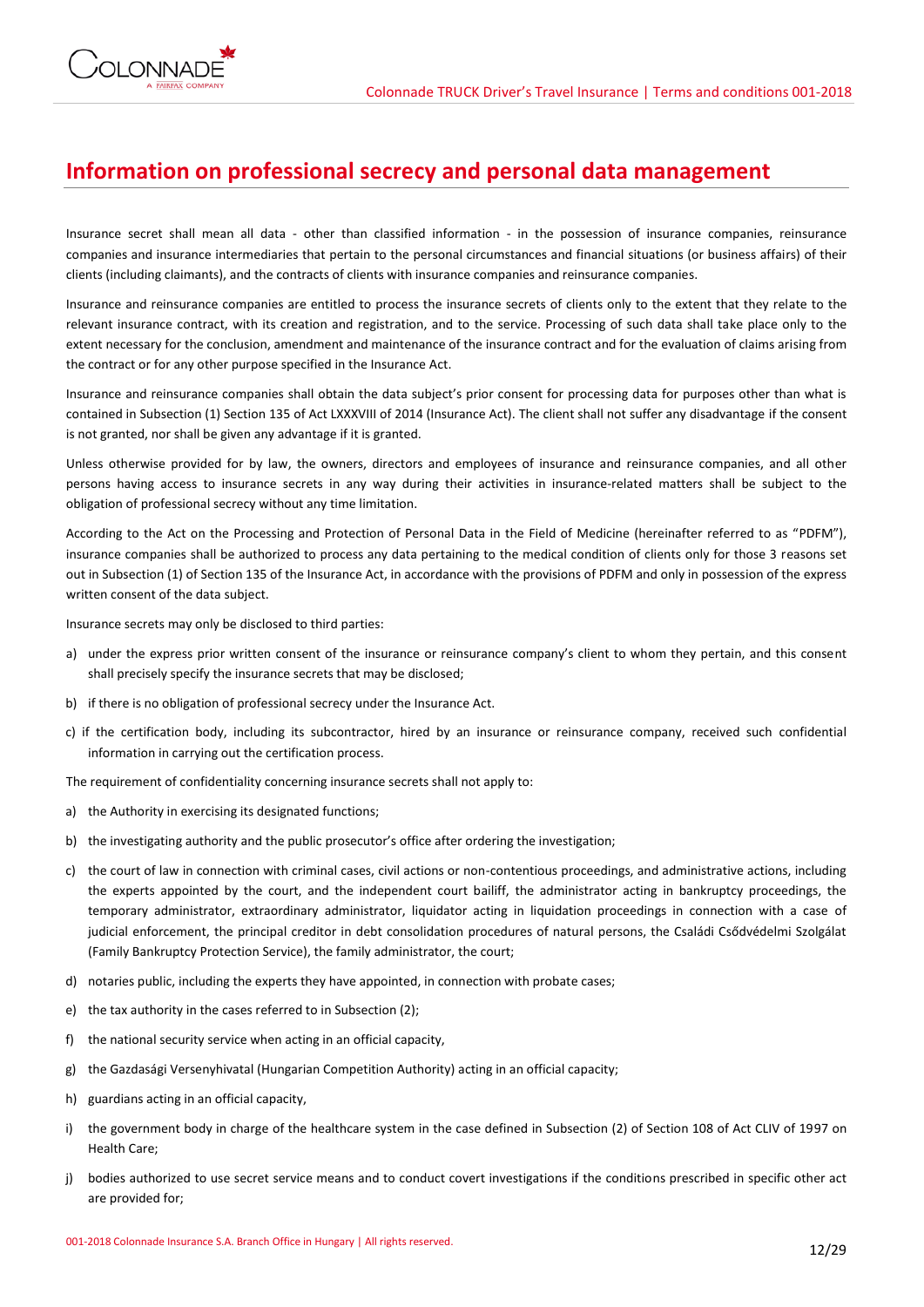

- k) the reinsurer and in case of co-insurance, the insurers underwriting the risk,
- l) with respect to data transmitted as governed by law, the bureau of insurance policy records maintaining the central policy records, the claims registry body operating the central claims history register, furthermore, the national transport authority and the Central Office for Administrative and Electronic Public Services in respect of any official affairs related to road traffic management tasks concerning motor vehicles not covered by the register [while upon receipt of a written request from a body or person referred to in Paragraphs a)-j), n) and s) of Subsection (1) of Section 138 of the Insurance Act indicating the name of the client or the description of the insurance contract, the type of data requested and the purpose of and the grounds for requesting data, with the exception that the bodies or persons referred to in Paragraphs p)-s) are required to indicate only the type of data requested and the purpose and grounds for requesting it. An indication of the statutory provision granting authorization for requesting data shall be treated as verification of the purpose and legal grounds.
- m) the receiving insurance company with respect to insurance contracts conveyed under a portfolio transfer arrangement, as provided for by the relevant agreement;
- n) with respect to the information required for settlement and for the enforcement of compensation claims, and also for the conveyance of these among one another, the body operating the Compensation Fund and/or the Claims Guarantee Fund, the National Bureau, the correspondent, the Information Centre, the Claims Organization, claims representatives and claims adjustment representatives, or the responsible party if wishing to access - in exercising the right of self-determination - the particulars of the other vehicle that was involved in the accident from the accident report for the purpose of settlement;
- o) the outsourcing service provider with respect to data supplied under outsourcing contracts; the tax auditor in respect to data supplied under tax audit agreements [while, upon receipt of a written request from a body or person referred to in Paragraphs a)-j), n) and s) of Subsection (1) of Section 138 of the Insurance Act indicating the name of the client or the description of the insurance contract, the type of data requested and the purpose of and the grounds for requesting data, with the exception that the bodies or persons referred to in Paragraphs p)-s) are required to indicate only the type of data requested and the purpose and grounds for requesting it. An indication of the statutory provision granting authorization for requesting data shall be treated as verification of the purpose and legal grounds.]
- p) third-country insurance companies and insurance intermediaries in respect of their branches, if they are able to satisfy the requirements prescribed by Hungarian law in connection with the management of each datum and the country in which the thirdcountry insurance company is established has regulations on data protection that conform to the requirements prescribed by Hungarian law;
- q) the commissioner of fundamental rights when acting in an official capacity;
- r) the Nemzeti Adatvédelmi és Információszabadság Hatóság (the National Authority for data Protection and Freedom of Information) when acting in an official capacity;
- s) the insurance company in respect of the bonus-malus system and the bonus-malus rating, and the claims record and the bonusmalus rating in the cases specified in the decree on the detailed rules for the verification of casualties, upon receipt of a written request from a body or person referred to in Paragraphs a)-j), n) and s) of Section 138 of the Insurance Act indicating the name of the client or the description of the insurance contract, the type of data requested and the purpose of and the grounds for requesting data, with the exception that the bodies or persons referred to in Paragraphs p)-s) are required to indicate only the type of data requested and the purpose and grounds for requesting it. An indication of the statutory provision granting authorization for requesting data shall be treated as verification of the purpose and legal grounds.
- t) the agricultural damage survey body, the agricultural administration body, the agricultural damage compensation body, and the institution delegated to conduct economic assessments under the supervision of the ministry directed by the minister in charge of the agricultural sector in respect of insured persons claiming any aid for the payment of agricultural insurance premiums;
- u) the authority maintaining a register of liquidator companies;

upon receipt of a written request from a body or person referred to in Paragraphs a)-j), n), s), t) and u) indicating the name of the client or the description of the insurance contract, the type of data requested and the purpose of and the grounds for requesting data, with the exception that the bodies or persons referred to in Paragraphs p)-s) are required to indicate only the type of data requested and the purpose and grounds for requesting it. An indication of the statutory provision granting authorization for requesting data shall be treated as verification of the purpose and legal grounds.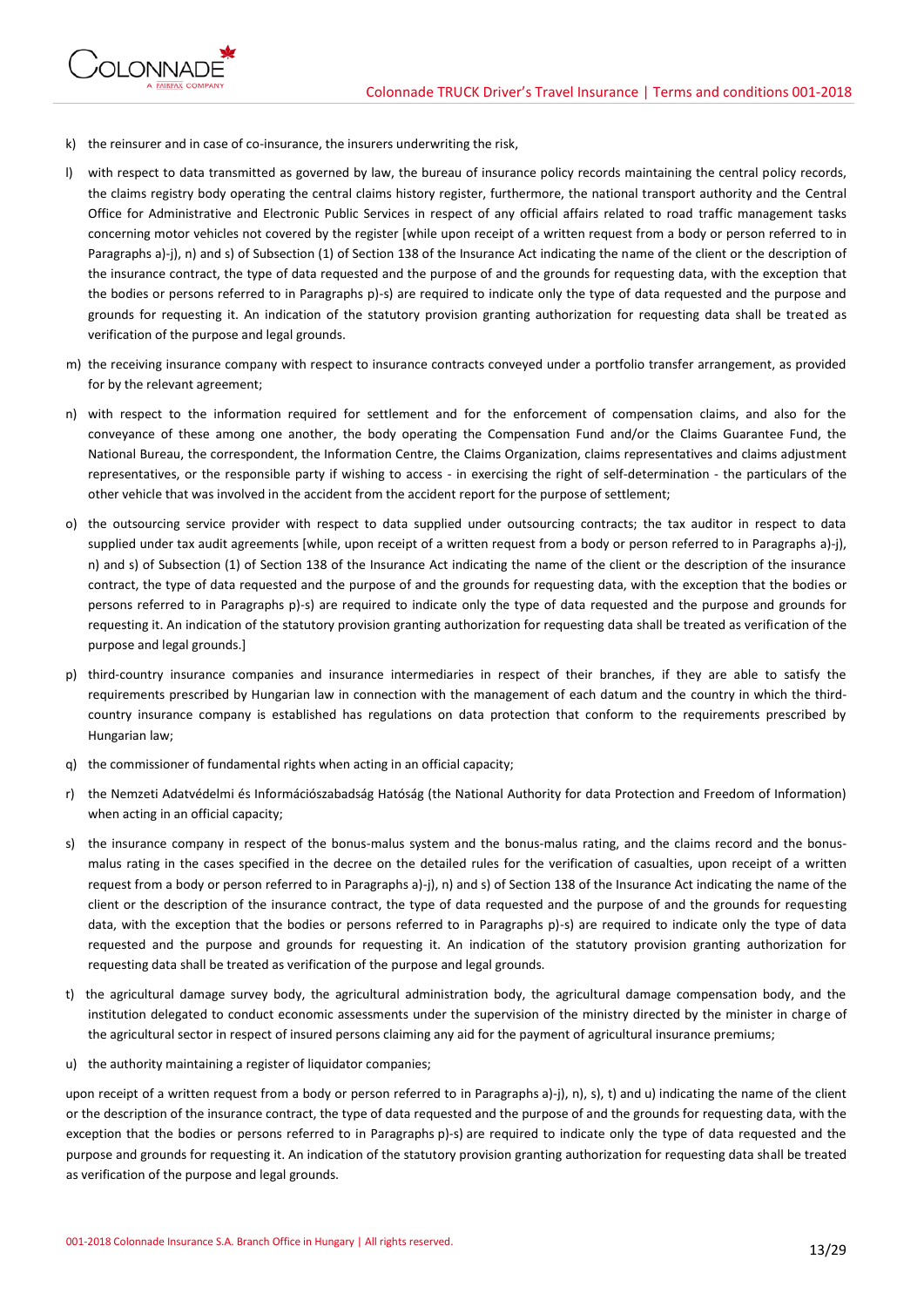

Pursuant to Paragraph e) of Subsection (1) of Section 138 of the Insurance Act, there shall be no confidentiality obligation concerning insurance secrets in connection with tax matters where the insurance company is required by law to disclose specific information to the tax authority upon request and/or to disclose data concerning any payment made under an insurance contract that is subject to tax liability.

The requirement of confidentiality concerning insurance secrets shall not apply to financial institutions stipulated by the Act on Credit Institutions and Financial Enterprises with regard to an insurance contract related to any receivable arising out of financial service, provided that the financial institution submits its request in writing to the insurance company which contains the name of the client or the insurance contract, all types of data requested, the purpose of the information request and its title.

The disclosure made by the insurance company to the tax authority in compliance with the obligation prescribed in Sections 43/B-43/C of Act XXXVII of 2013 on International Administrative Cooperation in Matters of Taxation and Other Compulsory Payments (hereinafter referred to as "IACA") in accordance with Act XIX of 2014 on the Promulgation of the Agreement between the Government of Hungary and the Government of the United States of America to Improve International Tax Compliance and to Implement FATCA, and on the Amendment of Certain Related Acts (hereinafter referred to as "FATCA Act") shall not be construed as violation of insurance secrets.

Insurance and reinsurance companies shall be authorized to disclose the personal data of clients in the cases and to the agencies indicated in Subsections (1) and (6) of Section 138 and in Sections 137, and 140 of the Insurance Act.

The obligation of insurance secrecy shall apply to the employees of the agencies specified in Subsection (1) of Section 138 of the Insurance Act beyond the purview of any legal process.

Insurance and reinsurance companies shall be required to supply information forthwith where so requested in writing by the national security service, the public prosecutor or the investigating authorities under the prosecutor's consent if there is any suspicion that an insurance transaction is associated with:

- a) misuse of narcotic drugs, illegal possession of new psychoactive substances, acts of terrorism, criminal misuse of explosives or blasting agents, criminal misuse of firearms and ammunition, money laundering, or any felony offense committed in criminal conspiracy or within the framework of a criminal organization under Act IV of 1978 in force until 30 June 2013,
- b) unlawful drug trafficking, possession of narcotic drugs, inciting substance abuse, aiding in the manufacture or production of narcotic drugs, illegal possession of new psychoactive substances, acts of terrorism, failure to report a terrorist act, terrorist financing, criminal misuse of explosives or blasting agents, criminal misuse of firearms and ammunition, money laundering, or any felony offense committed in criminal conspiracy or within the framework of a criminal organization under the Criminal Code.

The obligation of confidentiality concerning insurance secrets shall not apply where an insurance or reinsurance company complies with the obligation of notification prescribed in the Act on the Implementation of Restrictive Measures Imposed by the European Union Relating to Liquid Assets and Other Financial Interests.

The disclosure of the group examination report to the dominating member of the financial group during the supervisory oversight proceedings in the case of group supervision shall not constitute a breach of confidentiality concerning insurance secrets and trade secrets.

The disclosure of information provided in compliance with Section 164/B shall not be construed a breach of insurance secrets.

The obligation to keep insurance secrets shall not apply when:

- a) a Hungarian law enforcement agency makes a written request for information that is considered insurance secret in order to fulfil the written requests made by a foreign law enforcement agency pursuant to an international agreement;
- b) the national financial intelligence unit makes a written request for information that is considered insurance secret acting within its powers conferred under the Act on the Prevention and Combating of Money Laundering and Terrorist Financing or in order to fulfil the written requests made by a foreign financial intelligence unit.

It shall not constitute a violation of insurance secrecy where an insurance or reinsurance company supplies information to a third-country insurance or reinsurance company or a third-country data processing agency:

- a) if the client to whom such information pertains (hereinafter referred to as "data subject") has given his prior written consent, or
- b) if in the absence of the data subject's consent the data is disclosed within the scope, for the purposes and on the legal grounds specified by law, and the level of protection available in the third-country satisfies either of the requirements prescribed in Subsection (2) of Section 8 of Act CXII of 2011 on the Right of Informational Self-Determination and on Freedom of Information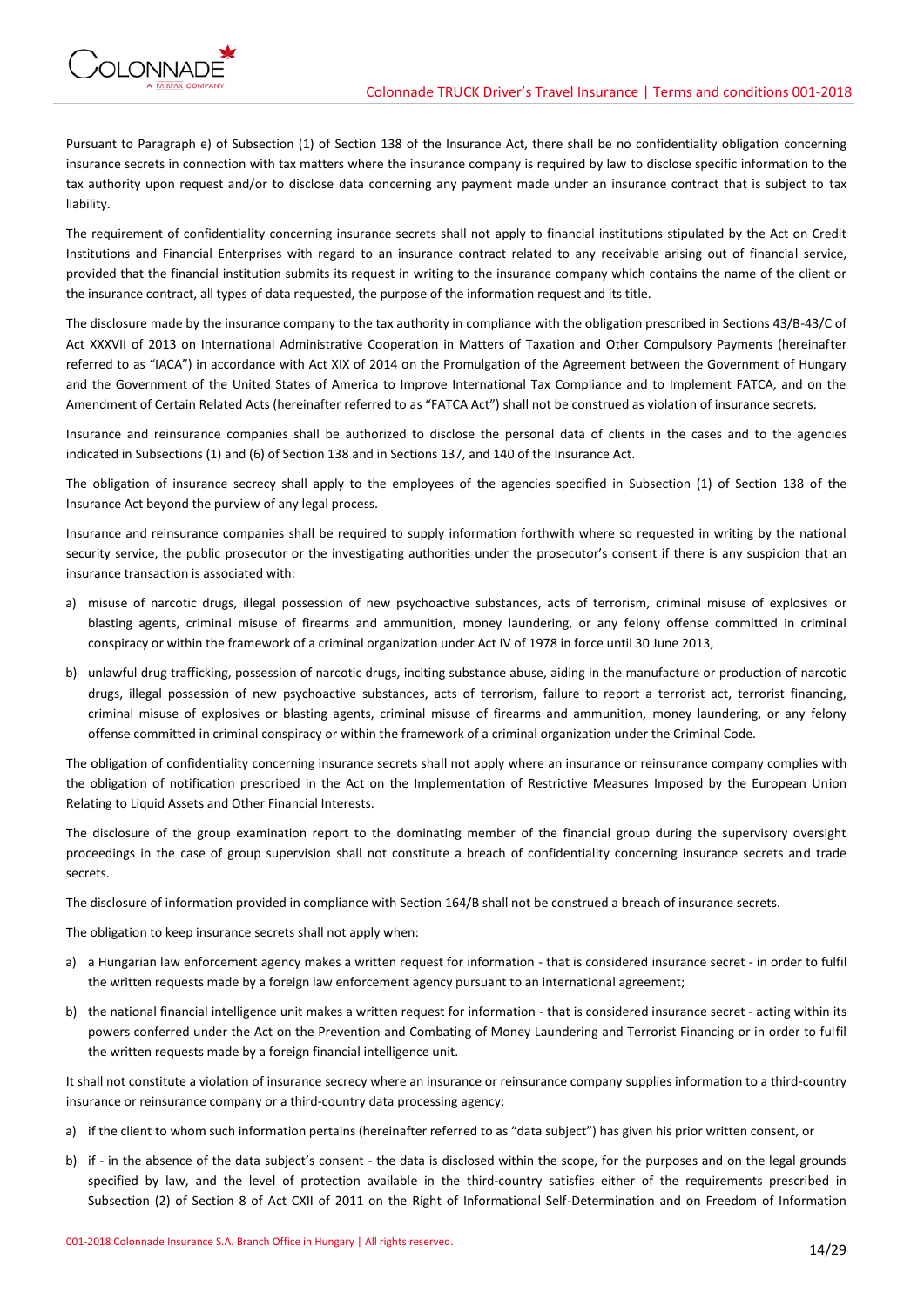

(hereinafter referred to as "Info Act").

The provisions governing data disclosure within the domestic territory shall be observed when sending data that is treated as an insurance secret to another Member State.

The following shall not be construed a breach of insurance secrecy:

- a) the disclosure of data compilations from which the clients' personal or business data cannot be identified;
- b) in respect of branches, transfer of data for the purpose of supervisory activities to the supervisory authority of the country where the registered address (main office) of the foreign-registered company is located, if such transfer is in compliance with the agreement between the Hungarian and the foreign supervisory authorities;
- c) disclosure of information, other than personal data, to the minister for legislative purposes and in connection with the completion of impact assessments;
- d) the disclosure of data in order to comply with the provisions contained in the Act on the Supplementary Supervision of Financial Conglomerates.

(2) Insurance and reinsurance companies may not refuse to disclose the data specified in Subsection (1) of Section 141 of the Insurance Act on the grounds of protection of insurance secrets.

The personal data indicated in the data transfer records and the data covered by Section 136 of the Insurance Act, or the data treated as special data under the Info Act shall be deleted, respectively, after five years and twenty years following the date of disclosure.

The insurance or reinsurance company shall not be authorized to notify the data subject when data is disclosed pursuant to Paragraphs b), f) and j) of Subsection (1) of Section 138 or Subsection (6) of Section 138 of the Insurance Act.

Insurance and reinsurance companies shall be entitled to process personal data during the life of the insurance or reinsurance contract or other contractual relation, and as long as any claim can be asserted in connection with the insurance, reinsurance or contractual relation.

Insurance and reinsurance companies shall be entitled to process personal data relating to any unconcluded insurance or reinsurance contract as long as any claim can be asserted in connection with the failure of the contract.

Insurance and reinsurance companies shall be required to delete all personal data relating to their current or former clients or to any frustrated contract in connection with which the data in question is no longer required, or the data subject has not given consent, or if it is lacking the legal grounds for processing such data.

(3) Within the meaning of the Insurance Act, the processing of data related to deceased persons shall be governed by the statutory provision on the processing of personal data. The rights of a deceased person in terms of data processing may be exercised by the heir or by the person named as the beneficiary in the insurance contract.

#### **Trade secrets of insurance companies and reinsurance companies**

Insurance and reinsurance companies and their owners, any proposed acquirer of a share in an insurance or reinsurance company, as well as the senior executives, non-management officers and employees, agents of insurance or reinsurance companies shall keep any trade secrets made known to them in connection with the operation of the insurance or reinsurance company confidential without any time limitation.

The obligation of confidentiality prescribed in Section 144 of the Insurance Act shall not apply to the following in exercising their designated functions:

- a) the Authority;
- b) the national security service;
- c) the Állami Számvevőszék (State Audit Office);
- d) the Gazdasági Versenyhivatal (Hungarian Competition Authority);
- e) the internal oversight agency tasked by the Government, which controls the legality and propriety of the use of central budget funds;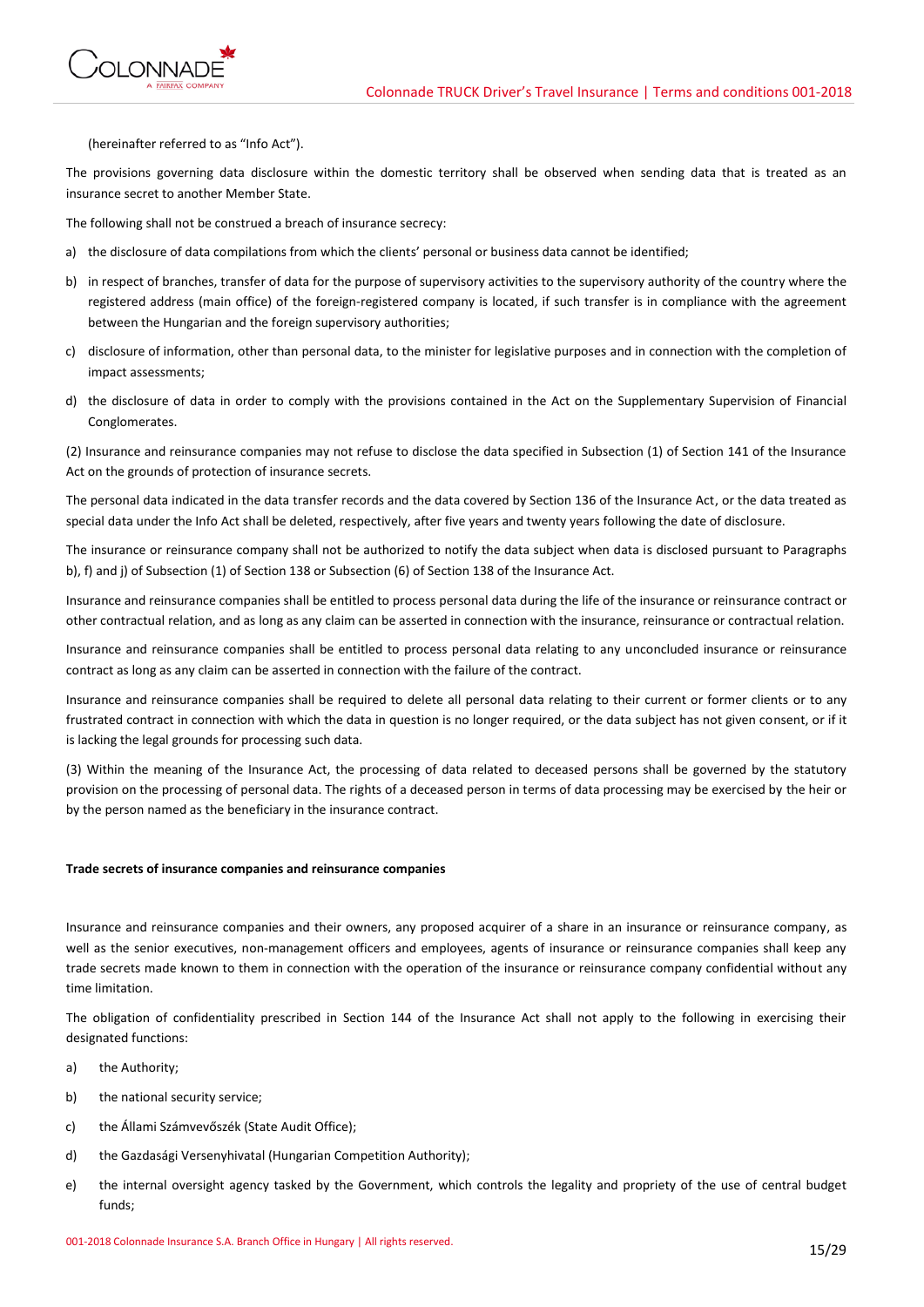

- f) property administrators;
- g) the Információs Központ (Information Center);
- h) the agricultural damage survey body, the agricultural damage compensation body, the agricultural administration body, and the institution delegated to conduct economic assessments under the supervision of the ministry directed by the minister in charge of the agricultural sector in respect of insured persons claiming any aid for the payment of agricultural insurance premiums.

The disclosure made by an insurance company to the tax authority in compliance with the obligation prescribed in Sections 43/B-43/C of the IACA in accordance with the FATCA Act shall not be construed as violation of trade secrets.

(3) The disclosure of information by the Authority to the European Insurance and Occupational Pensions Authority (hereinafter referred to as "EIOPA") as provided for in Regulation (EU) No. 1094/2010 of the European Parliament and of the Council of 24 November 2010 establishing a European Supervisory Authority (European Insurance and Occupational Pensions Authority), amending Decision No. 716/2009/EC and repealing Commission Decision 2009/79/EC (hereinafter referred to as "Regulation 1094/2010/EU") shall not be construed as violation of trade secrets.

The obligation of confidentiality prescribed in Section 144 of the Insurance Act shall not apply to:

- a) the investigating authority and the public prosecutor's office after ordering the investigation;
- b) the court of law in connection with criminal cases, civil actions and non-contentious proceedings, and the judicial review of administrative decisions, including the experts appointed by the court, and the independent court bailiff in connection with a case of judicial enforcement, and to the court in local government debt consolidation procedures.

(5) The disclosure of information by the Authority to the minister in charge of the money, capital and insurance markets on insurance and reinsurance companies, enabling individual identification, for legislative purposes and in connection with the completion of impact assessments shall not be construed a breach of trade secrecy.

(6) The disclosure of information by the Information Centre in an official capacity shall not be construed a breach of trade secrecy.

The person acquiring any trade secrets shall keep them confidential without any time limitation.

By virtue of the obligation of secrecy, no facts, information, know-how or data within the sphere of trade secrets may be disclosed to third parties beyond the scope defined in the Insurance Act without the consent of the insurance or reinsurance company, or the client concerned, or used beyond the scope of official responsibilities.

The person acquiring any trade secrets may not use such for his own benefit or for the benefit of a third person, whether directly or indirectly, or to cause any disadvantage to the insurance or reinsurance company affected, or its clients.

In the event of dissolution of an insurance or reinsurance company without succession, the business documents managed by the insurance or reinsurance company and the documents containing trade secrets may be used for archival research conducted after sixty years of their origin.

Any information that is declared by the Info Act to be information of public interest or public information, and as such is rendered subject to disclosure may not be withheld on the grounds of being treated as a trade secret or insurance secret.

Other matters relating to insurance secrets and trade secrets shall be governed by the relevant provisions of the Hungarian Civil Code.

#### **Data management relating to data exchange between Insurance Companies**

In discharging the obligations delegated by law, or fulfilling their contractual commitments, in order to provide services in compliance with the relevant legislation or as contracted, and to prevent insurance fraud, the Insurance Company shall - in order to protect the interest of risk groups of insureds - have the right to make a request to another insurance company from 1 January, 2015 with respect to data processed by this insurance company and referred to in Subsections (3)-(5) of Section 149 of the Insurance Act in accordance with Subsection (1) of Section 135 thereof, taking into account the unique characteristics of insurance products affected. The request shall contain the information necessary for the identification of the person, property or right defined therein, it shall specify the type of data requested and the purpose of the request. Making a request and complying with one shall not be construed a breach of insurance secrecy.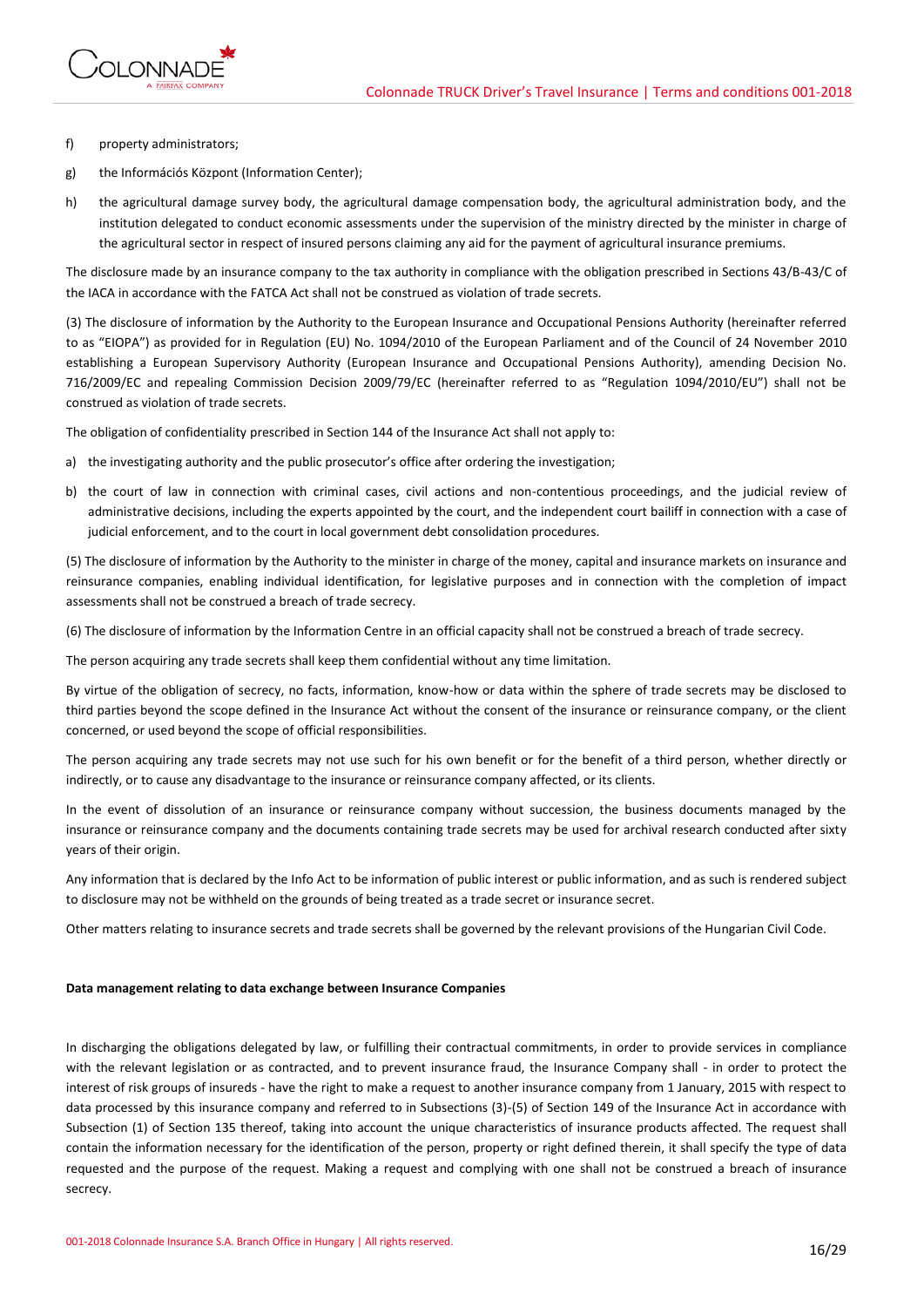

In this context the Insurance Company may request the following data from other insurance companies:

Data listed in Paragraphs a) to e) of Subsection 3 of Section 149 of the Insurance Act relating to the conclusion and performance of the insurance contracts pertaining to the insurance class stipulated in points 1 and 2 of Section A of Annex 1 of the Insurance Act;

Data listed in Paragraphs a) to e) of Subsection 4 of Section 149 of the Insurance Act relating to the conclusion and performance of the insurance contracts pertaining to the insurance class stipulated in points 5, 6, 7, 8, 9, 16, 17 and 18 of Section A of Annex 1 of the Insurance Act; and

Data listed in Paragraphs a) to c) of Subsection 5 of Section 149 of the Insurance Act relating to the conclusion and performance of the insurance contracts in case of the prior consent of the claimant pertaining to the insurance class stipulated in points 11, 12, and 13 of Section A of Annex 1 of the Insurance Act.

The requested insurance company shall make available to the requesting Insurance Company the data requested in due compliance with the law, inside the time limit specified in the request, or failing this, within fifteen (15) days from the date of receipt of the request.

The requesting Insurance Company shall be allowed to process data obtained through the request for a period of ninety (90) days from the date of receipt. If the data obtained by the requesting Insurance Company through the request is necessary for the enforcement of that Insurance Company's lawful interest, the time limit specified above for data processing shall be extended until the enforceable conclusion of the procedure opened for the enforcement of such claim.

If the data obtained by the requesting Insurance Company through the request for the enforcement of the insurance company's lawful interest, and the procedure for the enforcement of such claim is not opened inside a period of one (1) year after the data is received, such data may be processed for a period of one (1) year from the date of receipt. The requesting Insurance Company shall inform the client affected by the request concerning this request and also if the request is satisfied, on the data to which it pertains, at least once during the period of insurance cover.

If the client asks for information regarding his data in accordance with the Info Act and the requesting insurance company no longer has the data to which the request pertains having regard to Subsections 8-10 of Section 149 of the Insurance Act, the client shall be informed thereof.

The requesting Insurance Company shall not be allowed to connect the data obtained through the request relating to an interest insured, with data it has obtained or processed, for purposes other than the above. The requested insurance company shall be responsible for the correctness and relevance of the data indicated in the request."

## **Information on handling of personal data**

Data controller: Colonnade Insurance S.A.

Contact details of the data protection officer:

email: dpo@colonnade.hu, Phone number: (06-1) 460-1400, Mailing address: 1442 Budapest, Pf.:101

## **Categories of data:**

*personal data*: any information relating to an identified or identifiable natural person ('data subject'); an identifiable natural person is one who can be identified, directly or indirectly, in particular by reference to an identifier such as a name, place and time of birth, an identification number, address, an online identifier

*special data:* medical data

#### **Purposes of the processing**

The Insurance Company has the right to process confidential insurance information of clients in relation to the insurance contract, its establishment, its registry and the service provided. Processing of such data shall take place only to the extent necessary for the conclusion, amendment and maintenance of the insurance contract and for the evaluation of claims arising from the contract or for any other purpose specified in the Act LXXXVIII of 2014.

Data processing purposes include ensuring to comply with restrictive economic measures and anti-money laundering and terrorist financing obligations imposed by the United Nations, the European Union, or other relevant organisations. The Insurance Company shall transfer personal data (name) to its data processors residing in the United States according to the adequacy decision by the Commission and according to the Privacy Shield Framework.

001-2018 Colonnade Insurance S.A. Branch Office in Hungary | All rights reserved. 17/29 Contracts established online via colonnade.hu are subject to the Act XXV of 2005 and to the Act CVIII of 2001, thus the purpose of data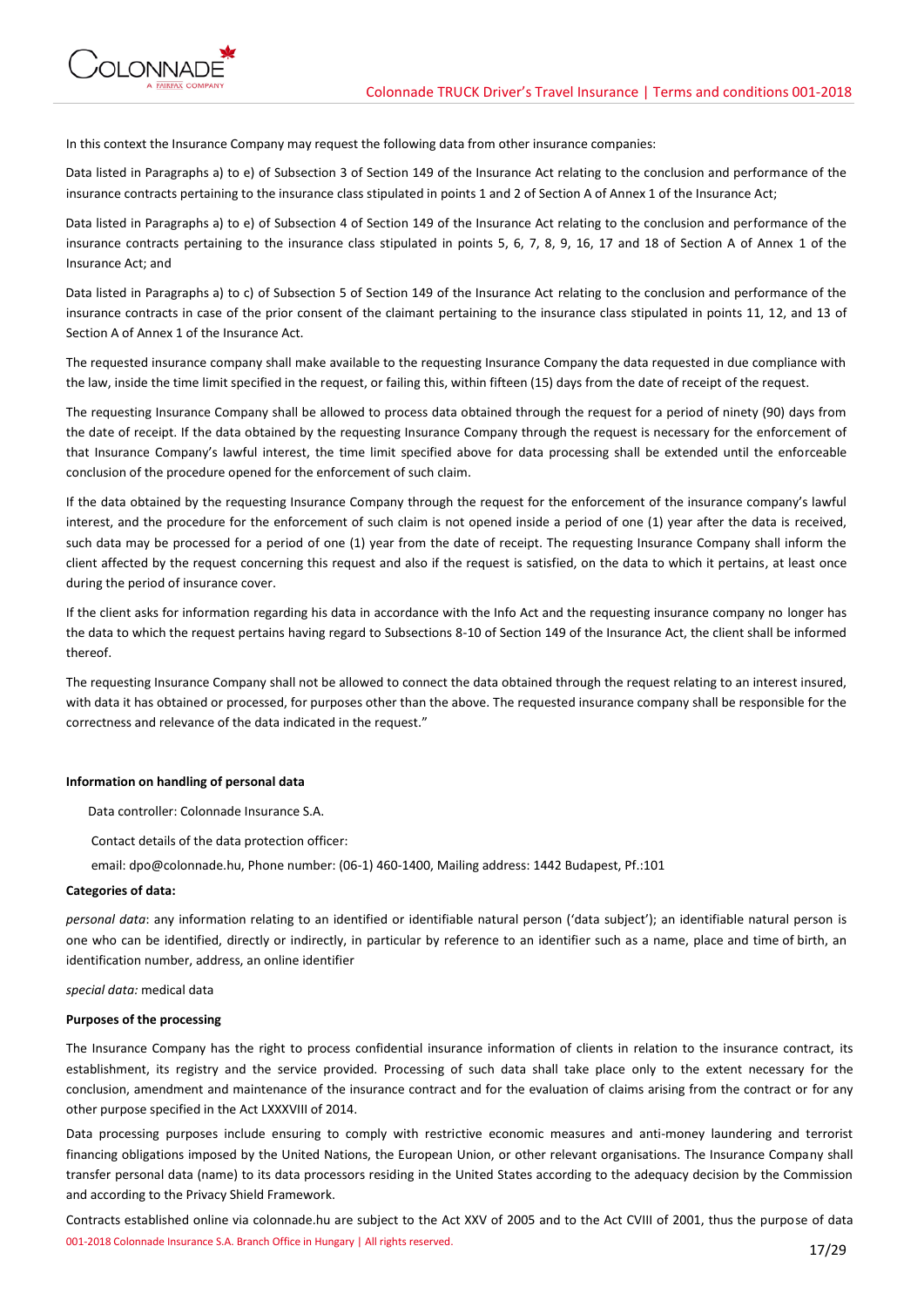

processing includes proving the compliance with the obligation to provide consumer information; proving the establishment of the contract; establishing, modifying and monitoring the fulfilment of a service provisioning contract in relation to the information society; billing for the services provided under the contract; and enforcing the related claims.

The Insurance Company's data processing is either based on the establishment of the contract, or on the voluntary consent made by the client during the submission of claims, service requests, information requests regarding the contract. If transferring the medical data of a client outside the European Union is necessary in order to protect the vital interests of the data subject regarding a travel insurance contract, the Insurance Company shall inform the data subject of the transfer.

The Insurance Company processes personal data obtained during complaint handling to comply with the Act LXXXVIII of 2014, Section 159, and keeps a record of its clients' complaints, and of actions taken to remedy these complaints. The Insurance Company's data processing is based on this provision of the Act LXXXVIII of 2014.

According to the above cited paragraph of the Act LXXVIII of 2014, if the complaints are handled by telephone, the Insurance Company shall record the conversation between the Insurance Company and the client.

## **Period of data processing**

Insurance company shall be entitled to process personal data - medical data – concerning insurance secrets during the life of the insurance contract, and other contractual relation, as long as any claim can be asserted in connection with the contractual relation. Insurance company shall be entitled to process personal data relating to any unconcluded insurance contract as long as any claim can be asserted in connection with the failure of the contract. According to the Act C of 2000 on accounting Section 169, the accounting records in relation to the establishment of the insurance contract, its registry and the insurance services are retained by the Insurance Company for eight years.

The Insurance Company handles the information received from other insurance companies during data exchanges with the conditions and within the time periods set out in the "Data protection in relation to data exchanges between insurance companies" section.

During complaint handling, the sound recordings are retained by the Insurance Company for five years. The Insurance Company retains the complaint and the reply provided for a period of five years, and shall make them available at the request of the authorities.

## **Legal basis for data processing**

The legal bases of data processing in relation to handling insurance contracts, registering insurance contracts, and telephone customer services are the followings: the consent of the data subjects; the Act LXXXVIII of 2014 Section 135; the Act C of 2000 Section 169. In case of online contracting or contracting via telephone, the legal bases of data processing are the Act XXV of 2005 Section 2 and the Act CVIII of 2001, Section 13/A. Data in relation to a client's health condition shall only be processed with the expressed written consent of the data subject, in accordance with the Act XLVII of 1997.

The legal basis for data processing in relation to customer complaints is the Act LXXXVIII of 2014 Section 159.

In case of restrictive economic measures (embargo) imposed by the United Nations, the European Union, or other relevant organisations, the legal basis for data processing is the legitimate interest of the Insurance Company and the compliance with its legal obligation.

## **The data subject rights and exercising these rights**

1. The data subjects' rights include the followings:

- a) The client has the right to request access from the controller regarding his/her personal data;
- b) The client has the right to request the rectification of inaccurate personal data or to have incomplete personal data completed;
- c) The client has the right to request from the controller the erasure of personal data or the restriction of processing his/her data;
- d) The client has the right to object to the processing of personal data;
- e) The client has the right to lodge a complaint with a supervisory authority (NAIH);
- f) The client has the right to data portability; and
- g) The client has the right to prohibit the usage of personal data for direct marketing purposes.

a) Upon the request of the client, the Insurance Company shall provide information in writing on any and all Personal Data of him/her within 15 days about the followings:

- the source and categories of personal data;
- the purposes and legal bases of data processing;

001-2018 Colonnade Insurance S.A. Branch Office in Hungary | All rights reserved.<br>18/29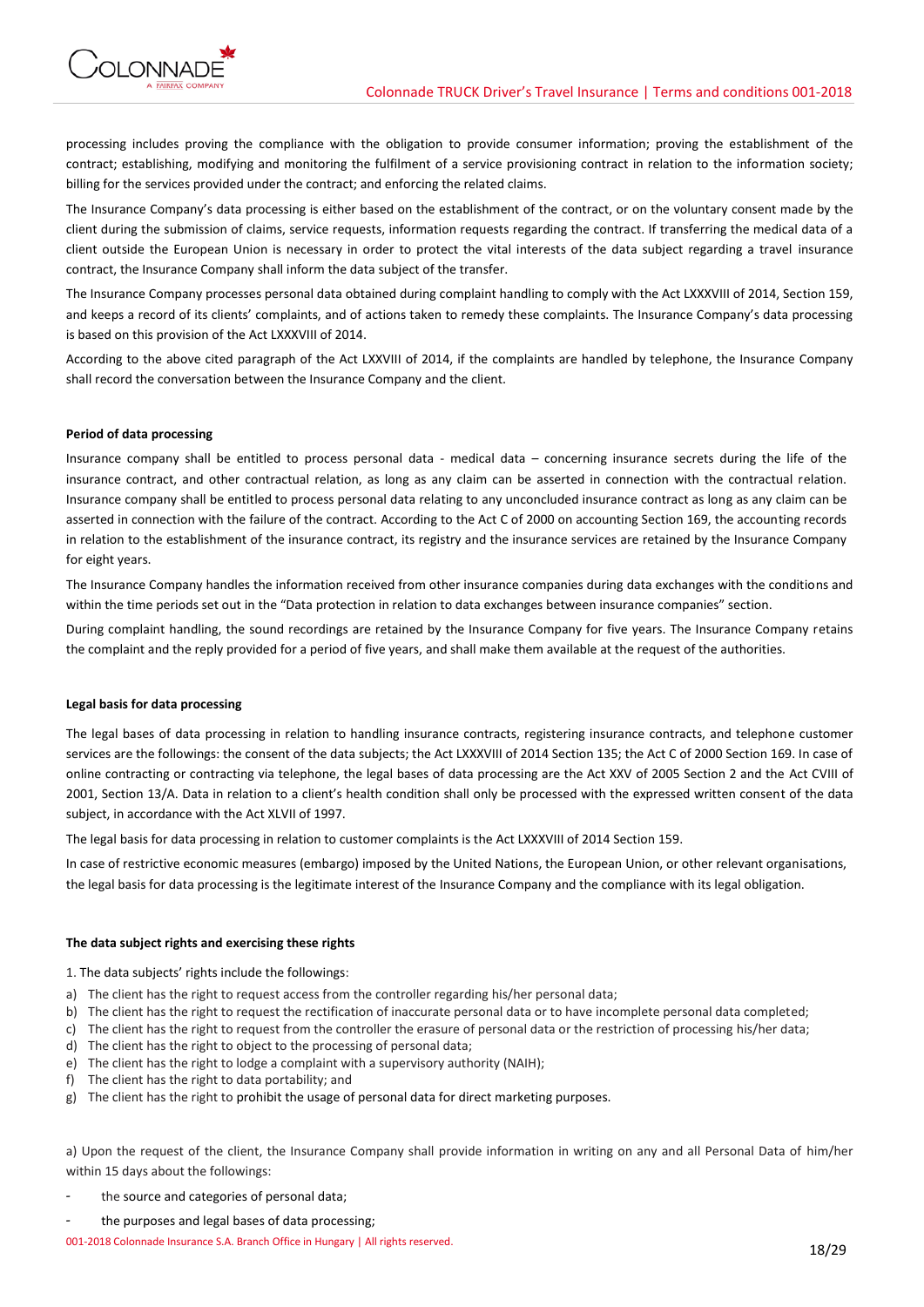

- where possible, the envisaged period for which the personal data will be stored, or, if not possible, the criteria used to determine that period;
- the recipients or categories of recipient to whom the personal data have been or will be disclosed;
- the name and address of the Data controller, and the issues relating to processing.

The Insurance Company shall provide these information free of charge, if the client (natural person) has not submited a request on the same data within the scope in the same year. In other cases, a reasonable fee can be charged taking into account the administrative costs of providing the requested information.

In addition to this, at the client's request the copy of the personal data shall be made available.

b) If a data concerned is inaccurate, the client shall have the right to request and have it promptly updated.

c) The Insurance Company erase the personal data without undue delay if one of the following grounds applies:

- the personal data are no longer necessary in relation to the purposes for which they were collected; or
- the data subject withdraws consent, and there is no other legal ground for the processing;

unless, the data is for the establishment, exercise or defence of legal claims, or for compliance with a legal obligation.

The Insurance Company erase the personal data without undue delay for compliance with a legal obligation to which the controller is subject, or if the personal data have been collected in relation to the offer of information society services referred to the Act CVIII of 2001 section 8 paragraph 1.

The client shall have the right to obtain restriction of processing from the controller where one of the following applies:

- the accuracy of the personal data is contested by the client, in that case restriction applies for a period enabling Controller to verify the accuracy of the personal data concerned;
- the processing is unlawful, and the data subject opposes the erasure of the personal data and requests the restriction of their use instead;
- the controller no longer needs the personal data for the purposes of the processing, but they are required by the data subject for the establishment, exercise or defence of legal claims;
- the data subject has objected to processing pursuant to Article 21(1) pending the verification whether the legitimate grounds of the controller override those of the data subject;
- the data subject has objected to processing, in that case restriction applies for the period during which it is verified whether the legitimate grounds of controller may override those of the client.

Where processing has been restricted, such personal data shall be processed with the data subject's consent or for the establishment, exercise or defence of legal claims or for the protection of the rights of another natural or legal person or for reasons of important public interest of the Union or of a Member State. A data subject who has obtained restriction of processing pursuant shall be informed by the controller before the restriction of processing is lifted.

d) If the processing is necessary for the purposes of the legitimate interests pursued by the controller or by a third party, the data subject shall have the right to object, on grounds relating to his or her particular situation, at any time to processing of personal data concerning him or her, including profiling based on those provisions.

The controller shall no longer process the personal data unless the controller demonstrates compelling legitimate grounds for the processing which override the interests, rights and freedoms of the data subject or for the establishment, exercise or defence of legal claims. The Insurance Company examine the claim within 15 days and if it finds it a reasoned objection, the Company shall inform the Client about the decision in writing.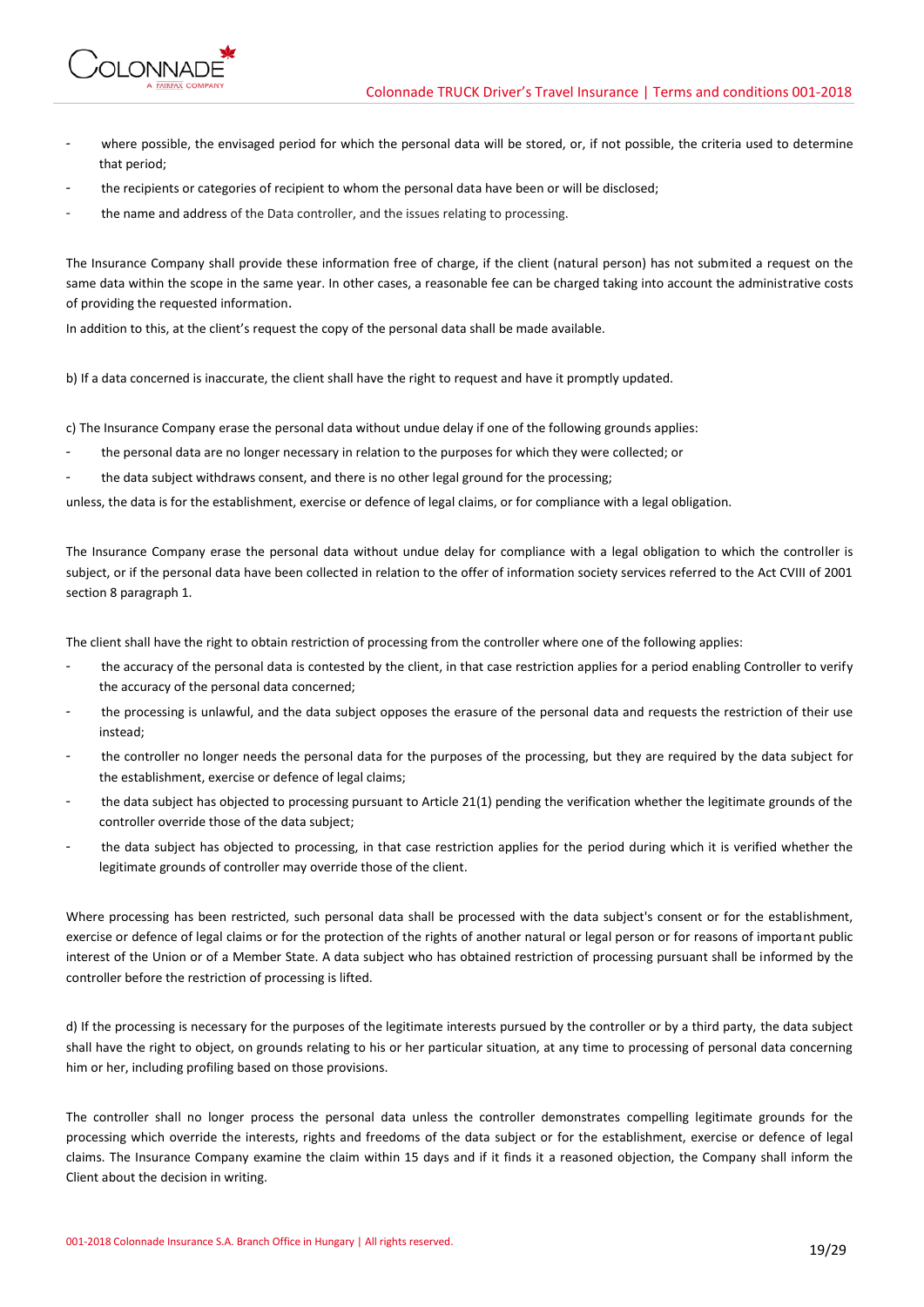

Should any complaint arise regarding the processing of the personal data, we undertake the obligation to inform our client on the right to object or submit a complaint orally (in person, by telephone) or in writing to the Data controller of Colonnade Insurance S.A. (email: dpo@colonnade.hu, Mailing address: 1442 Budapest, Pf.: 101)

e) The client shall have the right to lodge a complaint before the supervisory authority (NAIH; H - 1125 Budapest, Szilágyi Erzsébet fasor 22/c.; Mailing address: 1530 Budapest, Pf. 5.; Phone number: (+36) 1 391 1400, Fax: (+36) 1 391 1410, E-mail: ugyfelszolgalat@naih.hu, Web: naih.hu) about the handling his or her complaint or objection relating to the personal data carried out by Controller, or if the client finds any violation relating to the processing of the personal data or an immediate risk of that.

The client shall have the right to submit the claim to the Court. Cases related to data protection fall within the scope of regional courts. Litigation depending from the plaintiff's choice may be initiated before the regional court competent for the plaintiff's permanent or habitual residence.

f) The data subject shall have the right to receive the personal data concerning him or her, which he or she has provided to a controller, in a structured, commonly used and machine-readable format and have the right to transmit those data to another controller without hindrance from the controller to which the personal data have been provided. The client shall have the right to have the personal data transmitted directly from one controller to another, where technically feasible.

## **Further data processing activity**

If the Insurance Company shall provide information to the Authority specified in Section 138, Bit having regard to the personal data, the Insurance Company shall inform the data subject about the recipient and the grounds of the data. The Insurance company shall not be authorized to notify the data subject when data is disclosed pursuant to Paragraphs b), f) and j) of Subsection (1) of Section 138 or Subsection (6) of Section 138, Bit.

Controller shall only provide the requested data in case the actual purpose and the datasets concerned are clearly indicated by the authority, and shall only provide data that is strictly necessary for fulfilling the purpose of the request.

## **Notification of a Personal Data Breach to the Supervisory Authority, Communication to the Data Subject**

In the case of a personal data breach, Controller shall without undue delay and, where feasible, not later than 72 hours after having become aware of it, notify the personal data breach to the competent supervisory authority, unless the personal data breach is unlikely to result in a risk to the rights and freedoms of natural persons. Controller records any personal data breaches, comprising the facts relating to the personal data breach, its effects and the remedial actions taken.

Controller shall communicate the personal data breach to the data subjects without undue delay if the personal data breach is likely to result in a high risk to the rights and freedoms of the concerned data subjects.

In addition to the above, Controller takes every possible measure to avert the personal data breach in the most efficient way and to ensure the protection of personal data at the highest level.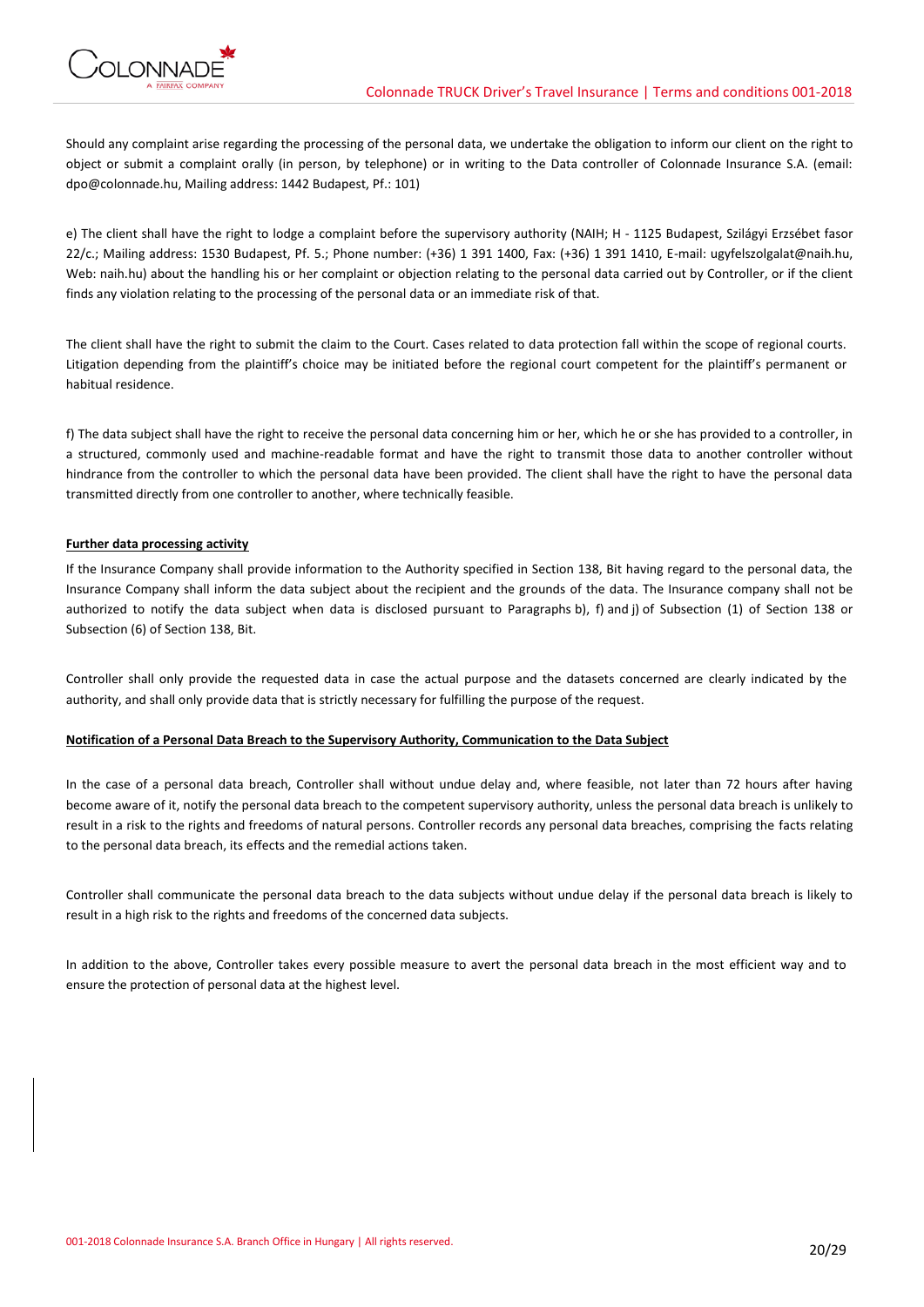

# **Operative Times**

## **Travel**

## **OT1 - Business Trip Outside Hungary**

While an *Insured Person* is on a *Business Trip* outside Hungary cover starting from the time of leaving place of residence or place of work in Hungary whichever occurs last, until return to place of residence or place of work in Hungary whichever occurs first.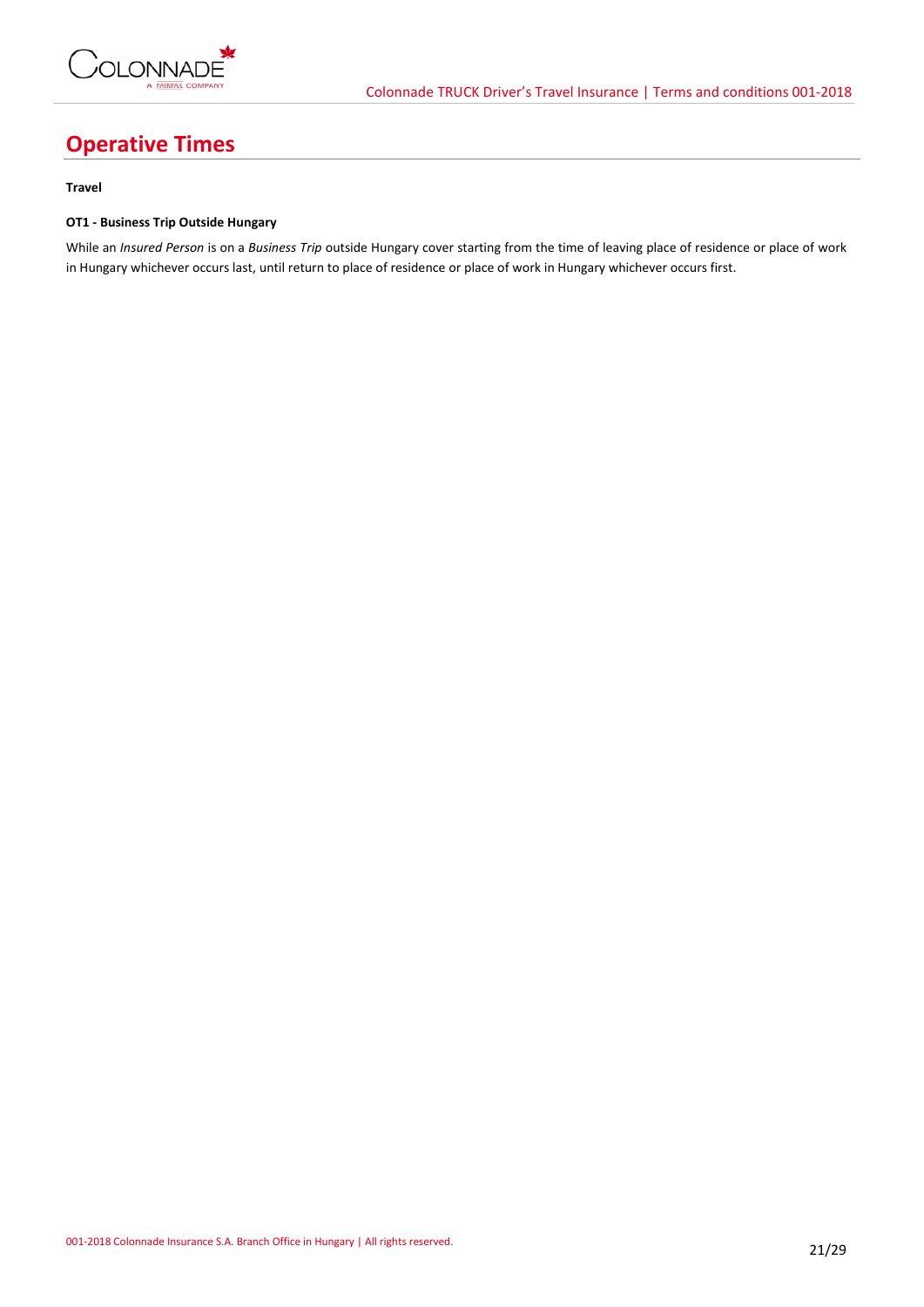

## **Section A - Personal Accident**

## **Section A1 – Accidental Death**

If an *Insured Person* sustains a *Bodily Injury* which within two years solely and independently of any other cause results in death, the *Insurer* will pay the *Policyholder or Beneficiary* the benefit shown on the *Schedule* subject to the conditions below.

The total benefit payable under this Section A1 will be paid in excess of any benefit actually paid under Section A2 - Disability, if the *Accidental* death arises from the same *Bodily Injury*.

If an *Insured Person* sustains *Burns* which solely and independently of any other cause, results in death, the *Insurer* will pay the *Policyholder* or the *Beneficiary* twice benefit shown on the Schedule.

The benefit payable for Accidental death will be increased by 2% per *Child* up to a maximum of 10% of the benefit.

## **Disappearance Benefit**

If an *Insured Person* disappears and after 365 days it is reasonable to believe that death resulted from *Bodily Injury*, the accidental death benefit - shown on the *Schedule* - will be paid provided that the *Policyholder* signs an agreement that if it later transpires that an *Insured Person* has not died, any amount paid will be refunded to the *Insurer.*

## **Section A2 - Disability**

If an *Insured Person* sustains a *Bodily Injury* which solely and independently of any other cause results in *Disability*, *Loss of Limb or Loss of Sense*, the *Insurer* will pay the *Insured Person* or *Beneficiary* the benefit shown on the *Schedule* subject to the conditions set out below.

Should the *Insured Person* is confined to wheelchair the *Insurer* will pay the cost of the reasonable house or vehicle modification expenses up to 500.000 HUF. This benefit will be in addition to any amount paid Disability.

## **Definitions Applicable to Section A2:**

## *Loss of Limb*

In the case of a leg:

- a) loss by permanent physical severance at or above the ankle or
- b) permanent and total loss of use of a complete foot or leg.

#### In the case of an arm:

a) loss by permanent physical severance of the four fingers at or above the meta carpo phalangeal joints (where the fingers join the palm of the hand) or

b) permanent and total loss of use of a complete arm or hand.

## *Loss of Sense:*

## *Loss of Eye*

Permanent and total loss of sight:

- a) in both eyes if the *Insured Person* is officially confirmed to be blind.
- b) in one eye if the degree of sight remaining after correction is 3/60 or less on the Snellen Scale.

## *Loss of Speech*

Total and permanent loss of speech.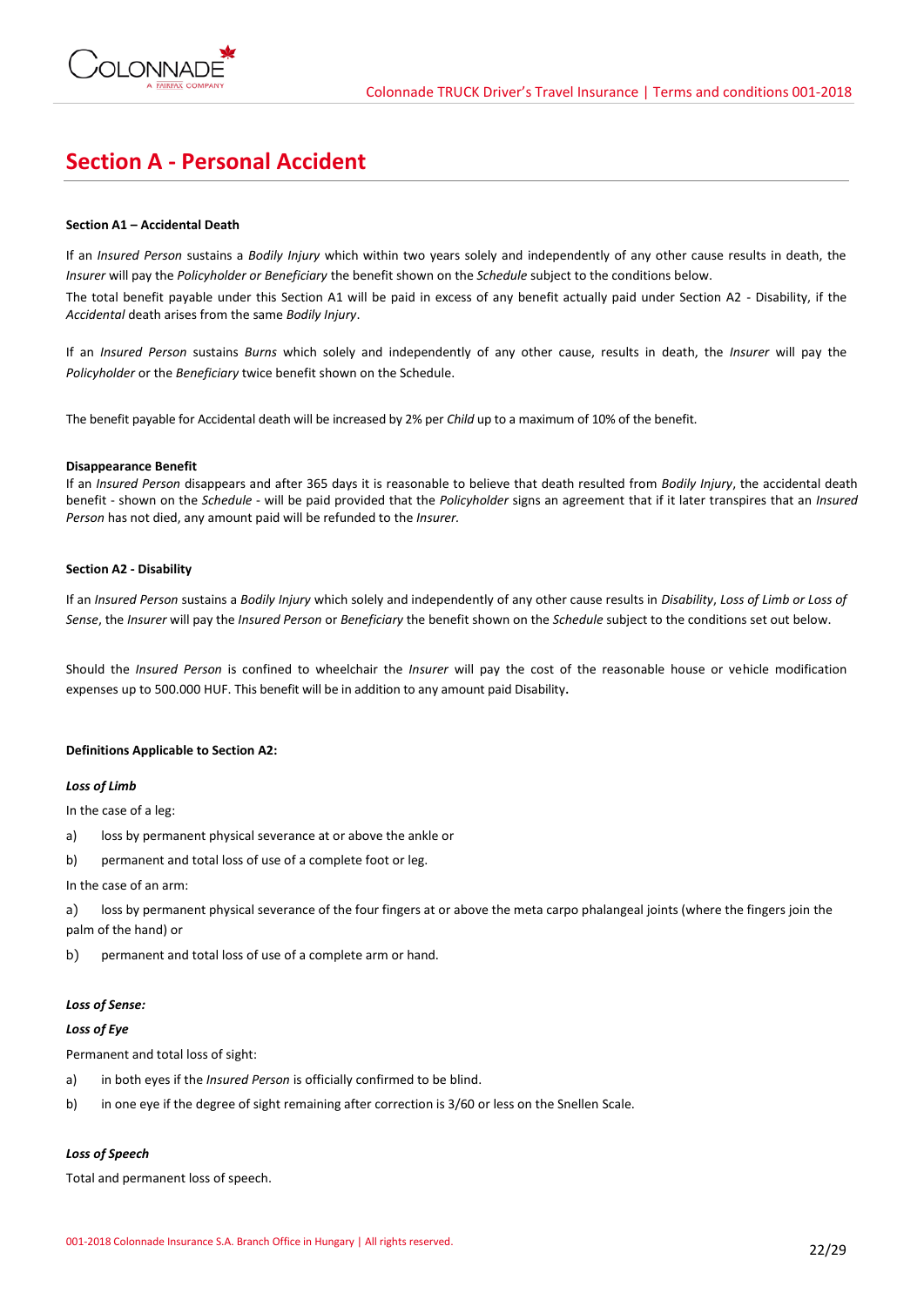

## *Loss of Hearing*

Total and permanent loss of hearing.

## *Disability:*

## *Permanent Total Disability*

Disability which totally prevents an *Insured Person* from working in their usual occupation for the *Policyholder* which in all probability will continue for the remainder of their natural life.

## *Permanent Partial Disability*

A permanent disability benefit payable as a percentage of the *Sum Insured* under Item 4b, shown on the *Schedule*, depending on the degree of permanent disability. The benefits payable for specific disabilities are shown in the table below:

Permanent severance or permanent total loss of use (including anchylosis) of:

| a) | one thumb                        | 30% |
|----|----------------------------------|-----|
| b) | forefinger                       | 20% |
| c) | any finger other than forefinger | 10% |
| d) | big toe                          | 15% |
| e) | any toe other than big toe       | 5%  |
| f) | shoulder or elbow                | 25% |
| g) | wrist, hip, knee or ankle        | 20% |
| h) | lower jaw by surgical operation  | 30% |

Considerable loss of osseous substance of (definite and incurable condition):

| i)      | skull in all its thickness, surface of: |      |
|---------|-----------------------------------------|------|
|         | - at least 6 sq. cm                     | 40%  |
|         | - 3 to 6 sq. cm                         | 20%  |
|         | - less than 3 sq. cm                    | 10%  |
| j)      | shoulder<br>40%                         |      |
| k)      | two bones of the forearm                | 30%  |
| $\vert$ | thigh or both bones of the leg          | 50%  |
| m)      | knee-cap                                | 20%  |
| n)      | Shortening of lower limb by             |      |
|         | - at least 5 cm                         | 30%  |
|         | - 3 to 5 cm                             | 20%  |
|         | - 1 to 3 cm                             | 10%  |
| o)      | Total incurable insanity                | 100% |

p) Permanent disability which is not provided for under items 2, 3a, 3b, 3c(i) & (ii), 4a of the *Schedule* or any of the benefits above, up to a maximum of 100% of Item 4b of the *Schedule*.

Any *Permanent Partial Disablement* payable under item (p) will be assessed by considering the severity of the disablement in conjunction with the stated percentages for the specific types of disablement mentioned above. The *Insured Person's* occupation will not be a relevant factor.

When more than one form of disablement results from one *Accident* the percentages from each are added together but the *Insurer* will not pay more than 100% of the *Sum Insured* under Item 4b.

If a claim is payable for loss of or loss of use of a whole part of the body a claim for any component of that part cannot also be made.

The amount payable for anchylosis of the fingers (other than thumb and forefinger) and of the toes (other than the big toe) shall be 50 % of the compensation which would be due for the loss of those limbs.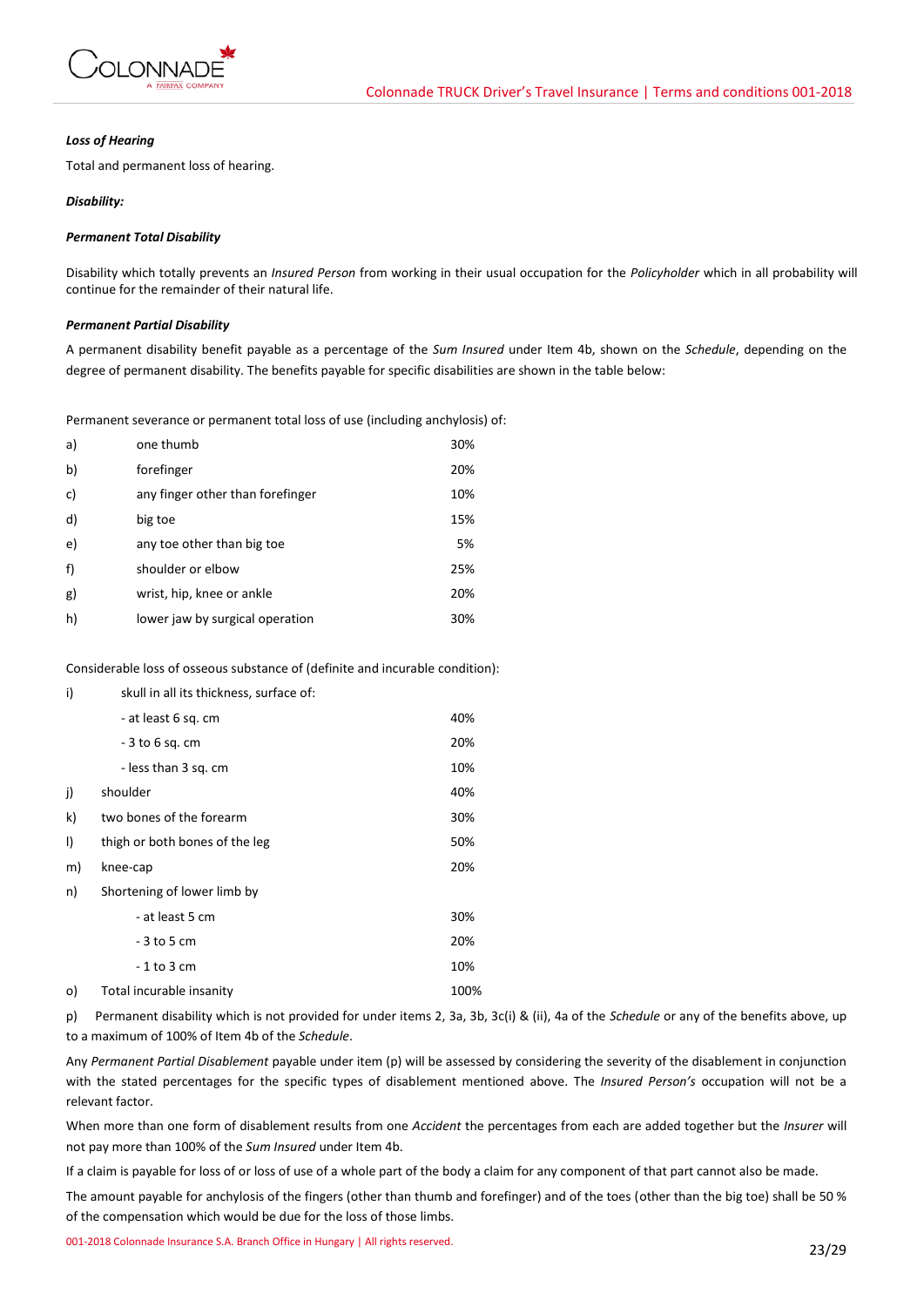

## **Conditions applicable to Section A:**

- 1. Death or Disability resulting from exposure to severe weather conditions will be considered to have been caused by *Bodily Injury*.
- 2. If an *Insured Person* is not an *Employee* then Permanent Total Disability is defined as disability totally prevents an *Insured Person* from working in gainful employment of any and every kind which in all probability will continue for the remainder of their natural life". No benefit will be payable under Temporary total or partial disability.
- 3. The total amount payable under this Section to cover more than one *Bodily Injury* resulting from one *Accident*, shall be calculated by addition of amounts covering each *Bodily Injury*, but the *Insurer* will not pay more than the Total Sum Insured under this Section unless accidental reimbursement, retraining expenses funeral expenses or wheelchair expenses benefit is paid.
- 4. When more than one form of disablement results from one *Accident* the percentages from each are added together but the *Insurer* will not pay more than 100% of the *Sum Insured* shown in the *Schedule*.
- 5. If a claim is payable for loss of or loss of use of a whole part of the body a claim for loss of any component of that part cannot also be made.
- 6. If a claim exceeds the *Scheduled Flight Accumulation Limit* or the *Any One Accident Limit* shown on the *Schedule*, the *Insurer* will pay an amount which is proportionately reduced until the total does not exceed the limit shown on the *Schedule*.
- 7. Payment for *Temporary Total Disability* will cease on payment of *Permanent Total Disability* or the Benefit period as shown on the *Schedule,* whichever occurs first.
- 8. If the *Insured Person* reaches 80 years of age: In case of Disability the benefit will be reduced to 20% of the *Sum Insured* shown on the Schedule or 10.000.000.-HUF whichever is less.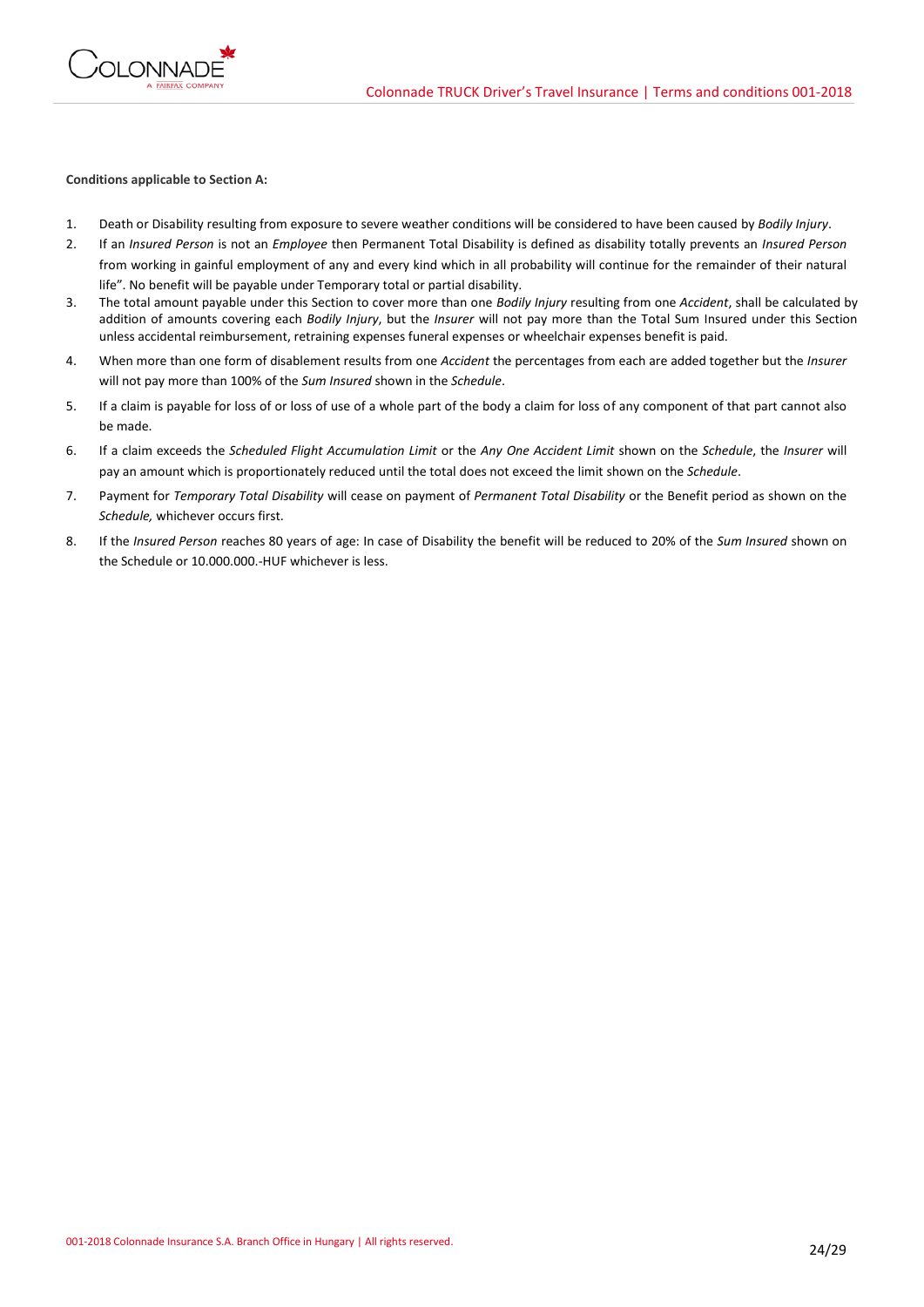

## **Section B - Travel**

## **Section B1.1 - Medical and Emergency Travel Expenses**

If an *Insured Person* sustains *Bodily Injury* or *Sickness* during the *Operative Time* and *Period of Insurance* the *Insurer* will pay the *Policyholder* or the *Insured Person* for *Medical Expenses* and *Emergency Travel Expenses* reasonably and necessarily incurred as a direct result, for up to 2 years from the date of *Bodily* Injury or first diagnosis of *Sickness*, up to the *Sum Insured* in the *Schedule* in excess of any *Deductible*.

## **Definitions applicable to Section B1.1**

## **Medical Expenses**

The *Usual and reasonable costs* incurred outside Hungary, or an *Insured Person's Permanent Country of Residence*, for medical, surgical or other remedial attention or treatment given or prescribed by a *Medical Practitioner* and all hospital, nursing home and ambulance charges.

Dental expenses are covered up to the *Sum Insured* stated on the *Schedule* if they are the result of a *Bodily Injury* or unexpected and sudden pain that requires immediate treatment*.* The *Insurer* shall not pay any benefit for permanent crowns or artificial teeth.

## **Emergency Travel Expenses**

The additional expenses of economy class transport and accommodation expenses incurred by an *Insured Person* and up to two persons, who need to travel to, remain with, or escort an *Insured Person* including, at the discretion of the *Insurer,* a family member or business colleague*.*

## **Condition applicable to Section B1.1**

The *Policyholder* or *Insured Person* must contact *Assistance Service* as soon as possible if injury or illness results in the need for in-patient hospital treatment.

## **Extensions applicable to Section B1.1**

1. In the event of a valid claim under this section the *Insurer* will pay the costs of hospital in-patient medical charges necessarily incurred within the 1 month immediately following the date of return to Hungary or an *Insured Person's Permanent Country of Residence*, up to a maximum of 1.000.000 HUF if the expenses would not be recovered by anyone.

## **Exclusions applicable to Section B1.1**

The *Insurer* will not pay any claim:

- 1. where an *Insured Person* is travelling against the advice of a *Medical Practitioner*,
- 2. where the purpose of the *Trip* is to receive medical treatment or advice,
- 3. within one month of the expected date of birth if an *Insured Person* is pregnant and *Bodily Injury* or *Sickness* has resulted from the pregnancy.

## **Section B1.2 - Rescue Expenses**

If an *Insured Person* sustains *Bodily Injury* or *Sickness* during the *Operative Time* and *Period of Insurance*, the *Insurer* will reimburse the *Policyholder,* or an *Insured Person* for *Rescue Expenses* reasonably and necessarily incurred as a direct result, up to the *Sum Insured* in the *Schedule*.

#### **Definition applicable to Section B1.2**

#### **Rescue Expenses**

• The cost of transportation by any suitable means to an appropriate medical facility or to an *Insured Person's* home in Hungary or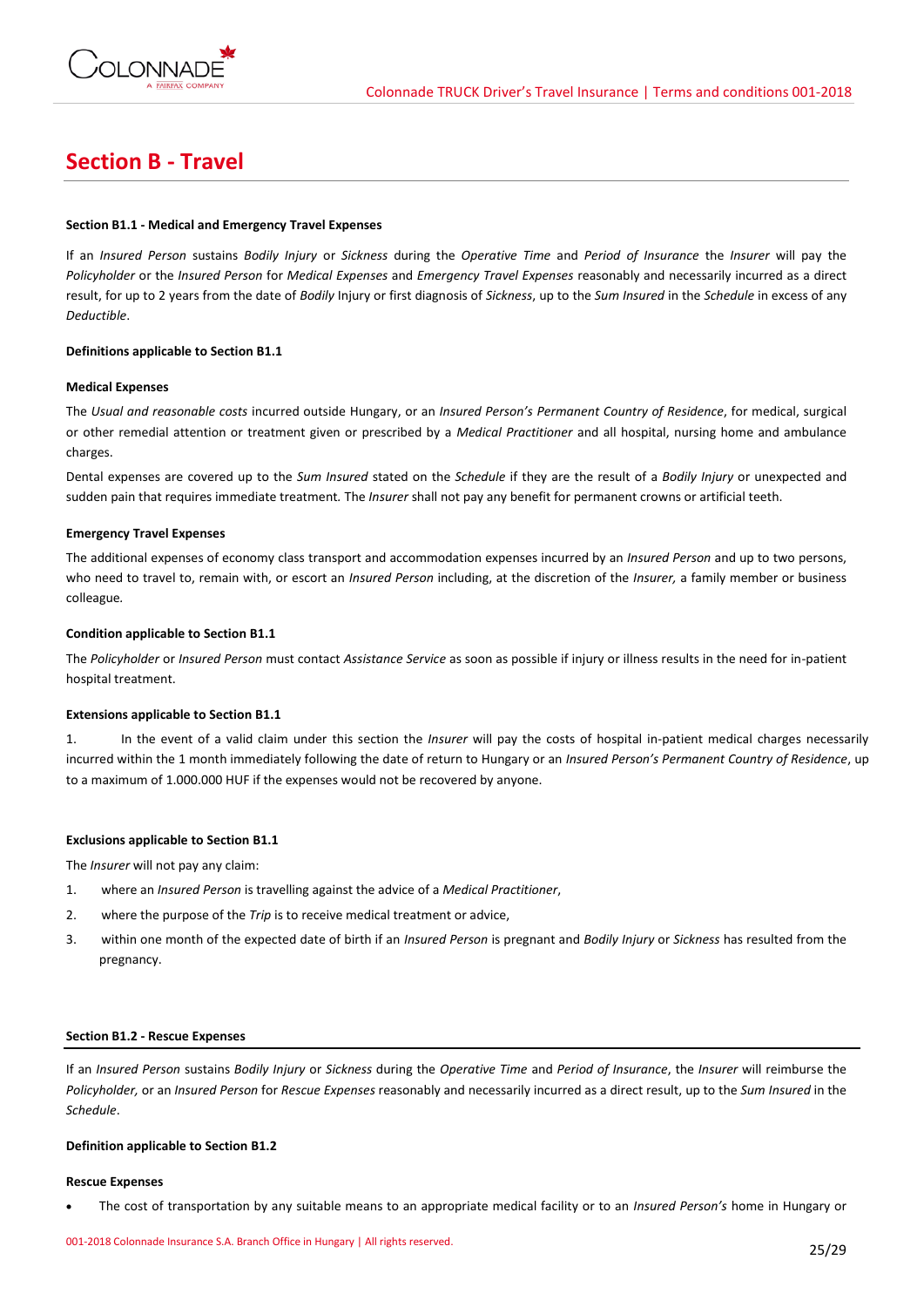

*Permanent Country of Residence* as recommended by the *Insurer's* appointed medical advisor in conjunction with the local attending *Medical Practitioner.*

- In the event of death, the costs of transportation of the body or ashes and the *Insured Person's* personal effects back to Hungary or *Permanent Country of Residence*.
- The costs of funeral expenses outside Hungary or an *Insured Person's Permanent Country of Residence* up to a maximum of 2.000.000, -HUF.

## **Condition Applicable To Section B1.2**

The *Policyholder* or *Insured Person* must contact *Assistance Service* as soon as possible if *Bodily Injury* or *Sickness* results in the need for in-patient hospital treatment or the possible need for emergency rescue. If rescue is not carried out by Assistance Service, the costs of such rescue must be approved by Assistance Service otherwise the costs may not be reimbursed unless it could not be reasonably expected in the circumstances to contact Assistance Service and seek approval.

If the *Insurer's* appointed medical advisor and the local attending *Medical Practitioner* allow the *Insured Person's* transportation to his or her home in Hungary or *Permanent Country of Residence*, but the *Insured Person* refuses it, the *Insurer* will not be liable for any medical expenses incurred after the date the transportation could have taken place.

## **Exclusions Applicable To Section B1.2**

- 1. The *Insurer* will not pay any claim:
- 2. where an *Insured Person* is travelling against the advice of a M*edical Practitioner*;
- 3. where the purpose of the *Trip* is to receive medical treatment or advice;
- 4. within one month of the expected date of birth if an *Insured Person* is pregnant and *Bodily Injury* or *Sickness* has resulted from the pregnancy;
- 5. in excess of 400.000 HUF as a result of an *Insured Person* giving birth.
- 6. as a result of the use of non-prescribed drugs by an Insured Person

## **Section B1.3 - Assistance**

The network of Assistance Service offices is available whenever an *Insured Person* travels within the *Operative Time* and *Period of Insurance*. If Medical Assistance is required at any time the **Emergency Helpline**

**+36 1 460 1500** (24 Hour) should be called. The insurer will reimburse up to 20.000,-HUF towards the reasonable costs of phone calls to Emergency Helpline related to a valid claim under this policy.

All of the Medical Assistance detailed below is subject to the terms and conditions of this policy.

When Assistance Service is contacted for assistance, the following information should be provided:

- The Insured Person's name and Assistance Service card number and/or Policy number
- The telephone, fax or telex number where an Insured Person can be reached.
- The Insured Person's address abroad.
- The nature of the emergency.
- The name of the Insured Person's employer, company or organisation.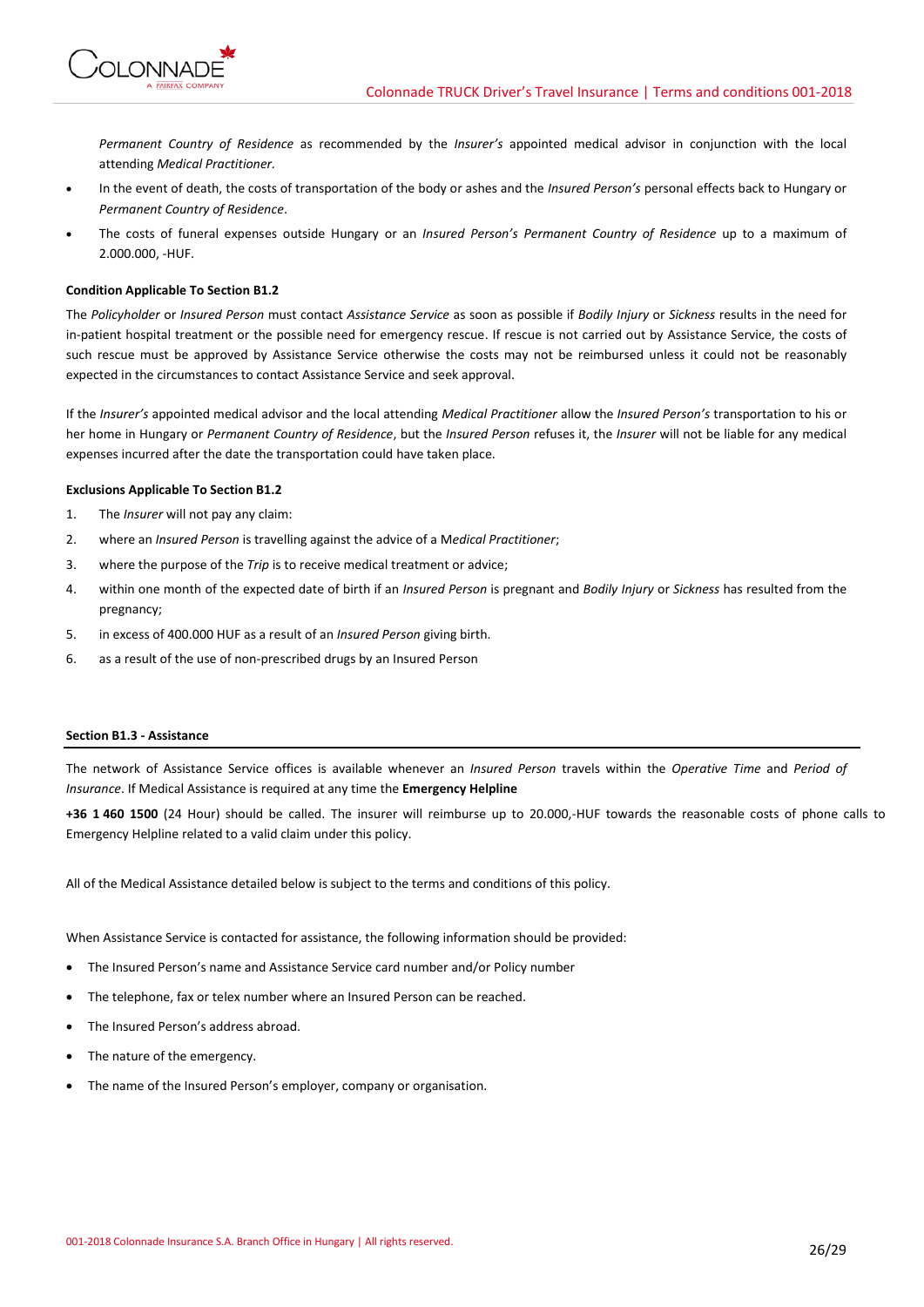

The Medical Assistance services provided are:

| 24 hour Service                                                  | Emergency telephone lines staffed 24 hours a day, 365 days a year by multi-lingual assistance co-<br>ordinators, experienced in the procedures of hospitals and clinics worldwide.                                                                                                                                                                                        |
|------------------------------------------------------------------|---------------------------------------------------------------------------------------------------------------------------------------------------------------------------------------------------------------------------------------------------------------------------------------------------------------------------------------------------------------------------|
| <b>Travel informations</b>                                       | enhanced to provide pre-travel advice, full country guide information, full security advice for<br>worldwide travel, document registration and a pre-trip concierge service - available in English                                                                                                                                                                        |
| <b>Medical Staff</b>                                             | A highly qualified team of medical consultants and nursing staff, available at any time to ensure<br>that the most appropriate medical treatment is provided.                                                                                                                                                                                                             |
| <b>Medical advice and referral</b>                               | Assistance Service will provide the following services to the Insured Person:<br>medical advice to the Insured Person over the telephone.<br>٠<br>information about medical practitioners, and hospitals worldwide.<br>$\bullet$<br>arrange Insured Person's appointment with medical practitioners.<br>arrange Insured Person's hospital admission.                      |
| <b>Direct Billing</b>                                            | Where appropriate Assistance Service will arrange direct billing with hospitals worldwide,<br>avoiding the need for the Insured Person to use the Insured Person's own cash or credit card.                                                                                                                                                                               |
| <b>Air Ambulance</b>                                             | Repatriation or transport to a <i>medical institution</i> by air ambulance or scheduled airline or other<br>suitable means depending on the circumstances of the case and if appropriate with a fully<br>equipped medical team in attendance. On return, suitable transportation will take an Insured<br>Person to hospital or home address whenever necessary.           |
| <b>Emergency Medical Supplies</b>                                | Help locate and send essential medicines or medical by-products if unavailable locally.                                                                                                                                                                                                                                                                                   |
|                                                                  | Medical Assistance is only one aspect of the service. Assistance Service also provides the following Travel Assistance:                                                                                                                                                                                                                                                   |
|                                                                  | Assistance Service will provide information concerning visa and vaccination requirements for<br>foreign countries.                                                                                                                                                                                                                                                        |
| Advice on Lost Luggage,<br><b>Passport, Documents or Tickets</b> | In the event that the <i>Insured Person's</i> luggage, passport, documents or tickets are lost or<br>stolen while travelling overseas, Assistance Service will provide general advice to the Insured<br>Person.                                                                                                                                                           |
| <b>Emergency Message</b><br><b>Transmission</b>                  | In the event of an emergency or a hospital confinement, Assistance Service will keep the<br>Insured Person's immediate family informed. Assistance Service will co-ordinate any<br>necessary communication with the Travel Agent.                                                                                                                                         |
| <b>Arrangement of Hotel</b><br><b>Accommodation</b>              | Assistance Service will provide information concerning hotel facilities, services and rates for<br>an Insured Person, a replacement business colleague or family member who has travelled to<br>be at the bedside of the <i>Insured Person</i> . Assistance Service will book the hotel room and<br>confirm details with the hotel prior to the expected date of arrival. |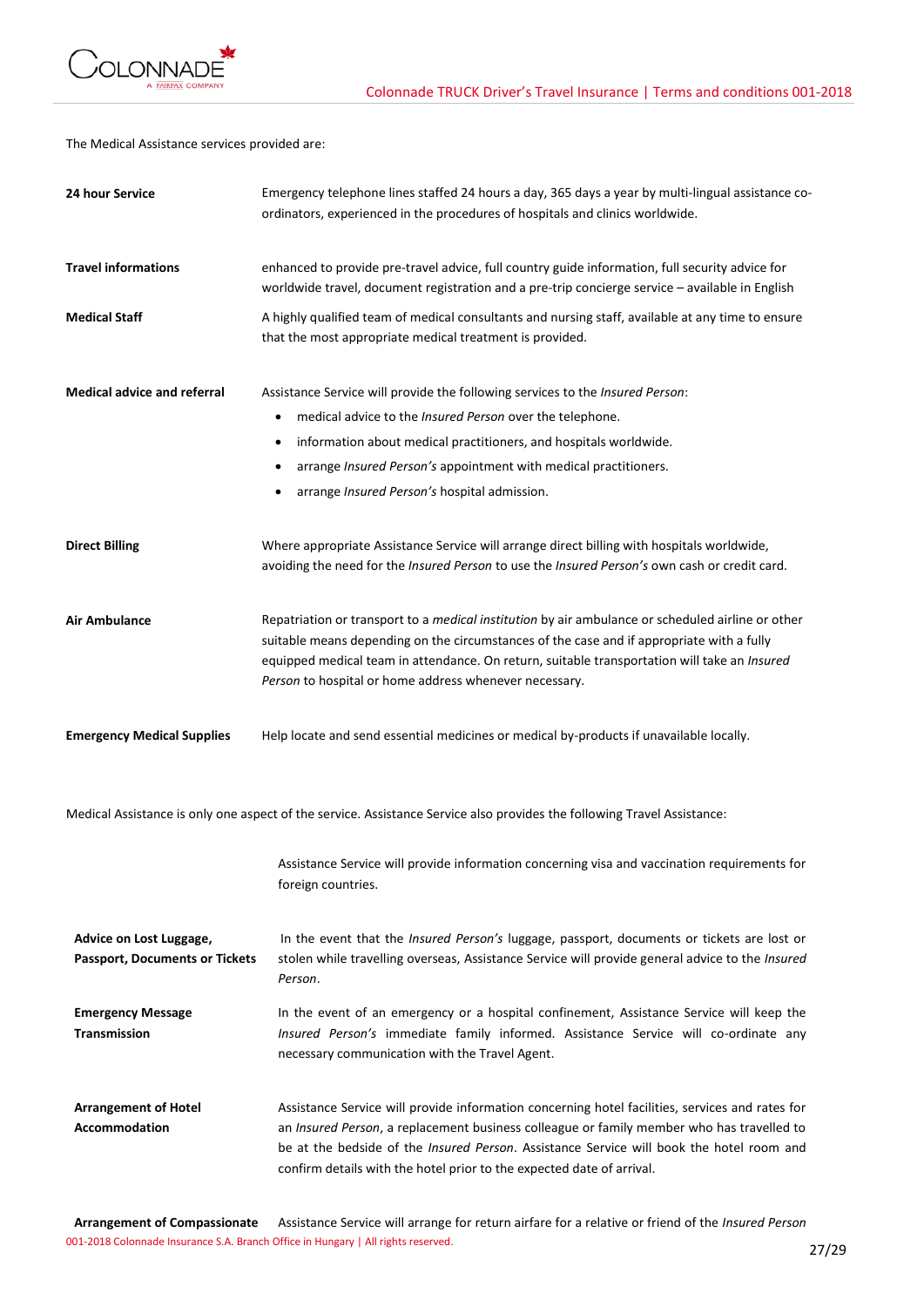

**Visit** to visit an *Insured Person* who, when travelling alone, has been hospitalised outside the *Permanent Country of Residence* for more than five days.

**Arrangement of Return of Minor Children** Assistance Service will arrange for the return of minor children (aged 18 or under) to their *Permanent Country of Residence* if they are left unattended as the result of the *Insured Person's Bodily Injury, Sickness,* or emergency transportation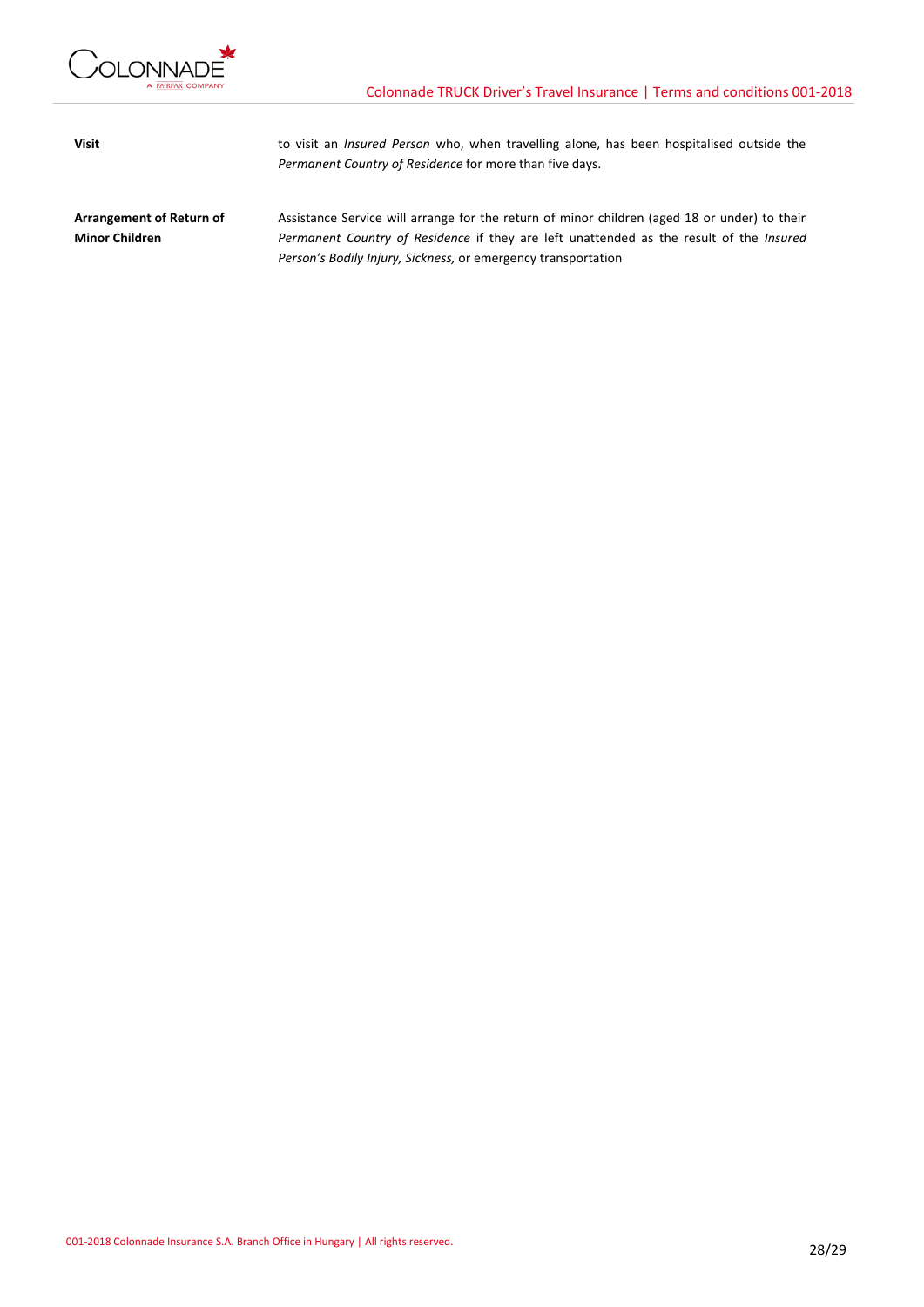

## **Section B1.4 - Legal Expenses**

The *Insurer* will pay to an *Insured Person* up to the *Sum Insured* in the *Schedule* for *Legal Expenses* incurred by or on behalf of an *Insured Person* in pursuit of a claim for damages and/or compensation against a third party who has caused *Bodily Injury* to, or death or *Sickness* of, that *Insured Person* by an incident occurring during the *Operative Time* and *Period of Insurance* outside Hungary.

#### **Definitions applicable to Section B1.4:**

## *Appointed Representative*

A qualified lawyer or firm of lawyers appointed to act for *an Insured Person*.

## *Legal Expenses*

- a) Any fees, expenses and other amounts charged by the *Appointed Representative* in connection with any claim or legal proceedings, including costs and expenses of expert witnesses as well as those incurred by the *Insurer* in connection with any such claim or legal proceedings.
- b) Any costs payable by an *Insured Person* following an award of costs by any court or tribunal and any costs payable following an outof-court settlement made in connection with any claim or legal proceedings.
- c) Any fees, expenses and other amounts reasonably incurred by the *Appointed Representative* in appealing or resisting an appeal against the judgement of a court, tribunal or award of an arbitrator.

## **Claims Conditions Applicable To Section B1.4**

- 1. The *Insured Person* must first obtain the *Insurer's* written consent to pay *Legal Expenses*. This consent will be given if an *Insured Person* can satisfy the *Insurer* that:
	- a) there are reasonable grounds for pursuing the legal proceedings; and
	- b) it is reasonable for *Legal Expenses* to be provided in a particular case.

The decision to grant consent will take into account the opinion of an *Appointed Representative* as well as that of the *Insurer's* own advisers. The *Insurer* may also request, at an *Insured Person's* expense, an opinion of a lawyer or firm of lawyers on the merits of the claim or legal proceedings. If the claim is admitted, an *Insured Person's* costs in obtaining this opinion will be covered by this insurance.

All claims or legal proceedings including any appeal against judgement resulting from the same original cause, event, or circumstances, will be regarded as one claim.

2. If an *Insured Person* is successful in any action, any *Legal Expenses* provided by the *Insurer* will be reimbursed to the *Insurer*.

### **Exclusions Applicable To Section B1.4**

The *Insurer* will not pay for any:

- 1. *Legal Expenses* incurred in the defence of any civil claim or legal proceedings made or brought against the *Insured Person*;
- 2. fines or other penalties imposed by a criminal court;
- 3. *Legal Expenses* incurred in connection with any criminal act committed by the *Insured Person*;
- 4. *Legal Expenses* incurred in pursuing any claim against any travel agent, tour operator, insurer or their agents;
- 5. claim or circumstance notified more than two years after the incident from which the cause of action arose;
- 6. *Legal Expenses* incurred by an *Insured Person* making a claim against the *Policyholder,* the *Insurer* or any organisation or person involved in arranging this insurance.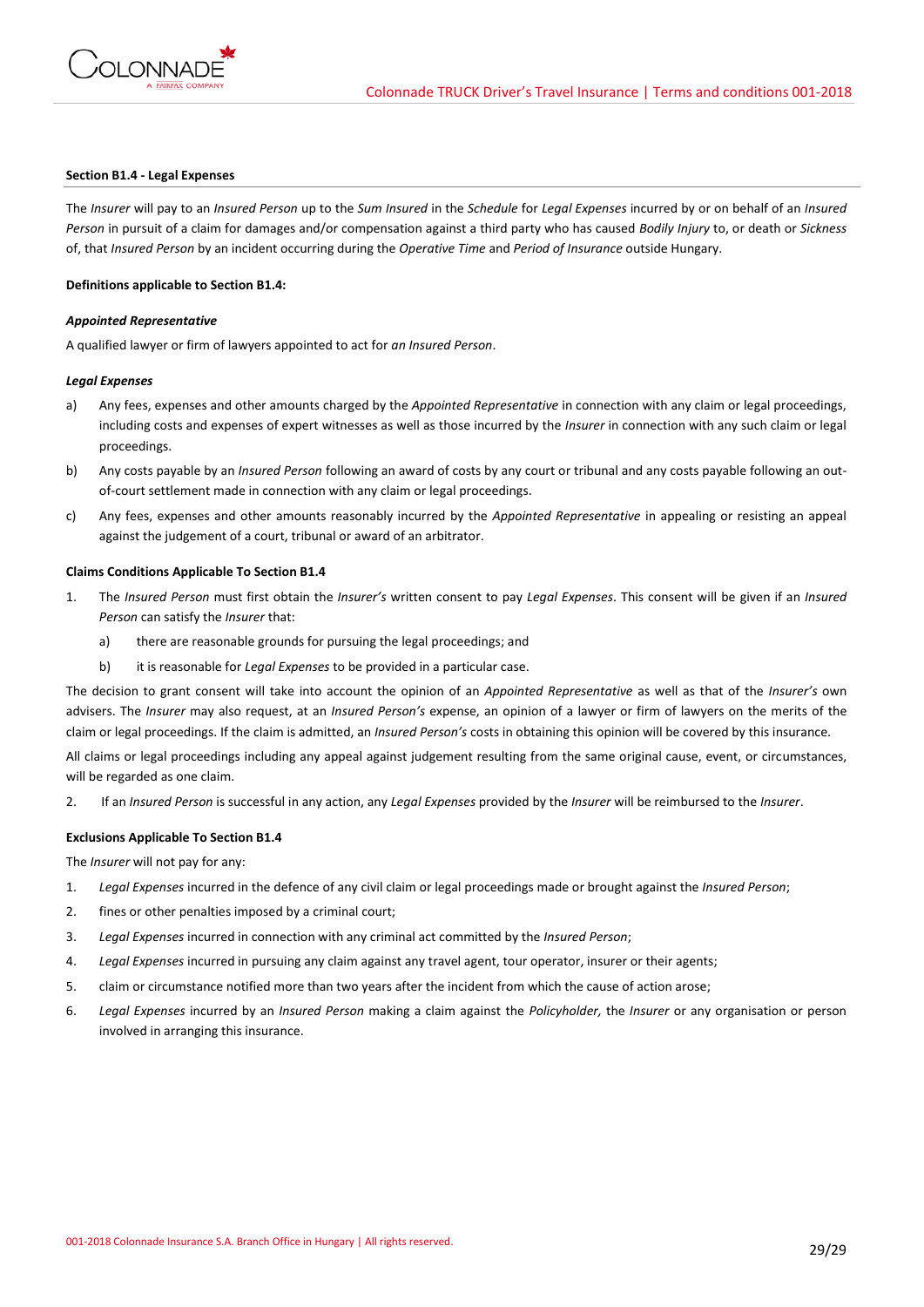

#### **Section B1.5 - Personal Liability**

The *Insurer* will indemnify an *Insured Person* for any legal liability incurred by that *Insured Person* during a *Trip* during the *Operative Time*  and *Period of Insurance* as the result of *Bodily Injury* or *Sickness* of any person, or *Accidental* loss or damage to the property of any person, up to the *Sum Insured* in the *Schedule* which is an aggregate limit for all losses under this policy occurring during each *Period of Insurance*.

#### **Provisions applicable to Section B1.5**

- 1. In addition the *Insurer* will pay all costs and expenses incurred with the written consent of the *Insurer* in connection with the defence of any claims against an *Insured Person* which may be the subject of indemnity under this Section.
- 2. No admission of liability, offer, promise or payment will be made without the written consent of the *Insurer*.
- 3. The *Insurer* will, if it considers it necessary, take over and conduct the defence or settlement of any claim against an *Insured Person* and for that purpose can use the *Insured Person's* name. The *Insurer* can conduct the defence however it sees fit. The *Insurer* can prosecute at its own expense and for its own benefit, any claim for indemnity or damages against any other persons.
- 4. The *Insured Person* will give the *Insurer* full assistance in defending or prosecuting any claim and will provide the *Insurer* with any information and documents available to him.

#### **Exclusions applicable to Section B1.5**

The *Insurer* will not pay for any liability which is the result of:

- 1. Bodily injury to, or illness or disease of, any person who is an employee of the *Policyholder* or an *Insured Person* when injury results from their employment by the *Policyholder* or an *Insured Person*,
- 2. Liability arising directly or indirectly by or through, or in connection with, any motorised craft.
- 3. Liability arising directly or indirectly by or through or in connection with:
	- a) the ownership, possession or occupation of land,
	- b) any deliberate or unlawful act,
	- c) the carrying on of any trade, business or profession,
	- d) any racing activity,
- 4. *Accidental* loss or damage to property belonging to, held in trust by, or in the custody or control of the *Policyholder* or an *Insured Person* or any of their employees or any member of an *Insured Person's* family or household,
- 5. Liability attaching to the *Policyholder* or an *Insured Person* under an express term of any contract, unless liability would arise whether or not the express term existed,
- 6. Liability for which payment should be more specifically claimed under any other contract of insurance in the name of the *Policyholder* or an *Insured Person,*
- 7. Any claim where an *Insured Person* is insane or which results from an *Insured Person* being under the influence of or affected by drugs (other than drugs taken under the direction of a *Medical Practitioner*), alcohol, or solvents,
- 8. Any claim resulting from any Acquired Immune Deficiency Syndrome (AIDS) or any AIDS related condition, or sexually transmitted disease suffered by an *Insured Person*
- 9. Liability in respect of fines, penalties or liquidated damages, punitive exemplary or aggravated damages.

### **Section B2 - Personal Property**

If an *Insured Person* loses, has stolen or suffers damage to *Personal Property* on a *Trip* during the *Operative Time* and *Period of Insurance,* the *Insurer* will indemnify the *Policyholder* or an *Insured Person* for the cost of replacement or repair up to the *Sum Insured* in the *Schedule*.

If the *Insured Person's Personal Property* is temporarily lost for more than four hours during the outward journeys of the *Trip*, the *Insurer* will reimburse up to 200.000.,-HUF towards the cost of buying essential and reasonable replacement items. If the *Personal Property* which has been temporarily lost becomes permanently lost and this results in a claim, the *Insurer* will deduct the amount already paid for temporary loss from the final payment.

001-2018 Colonnade Insurance S.A. Branch Office in Hungary | All rights reserved. 30/29 If during the *Operative Time* an *Insured Person* loses or damages his or her passport, identification card, driver's license, car registration,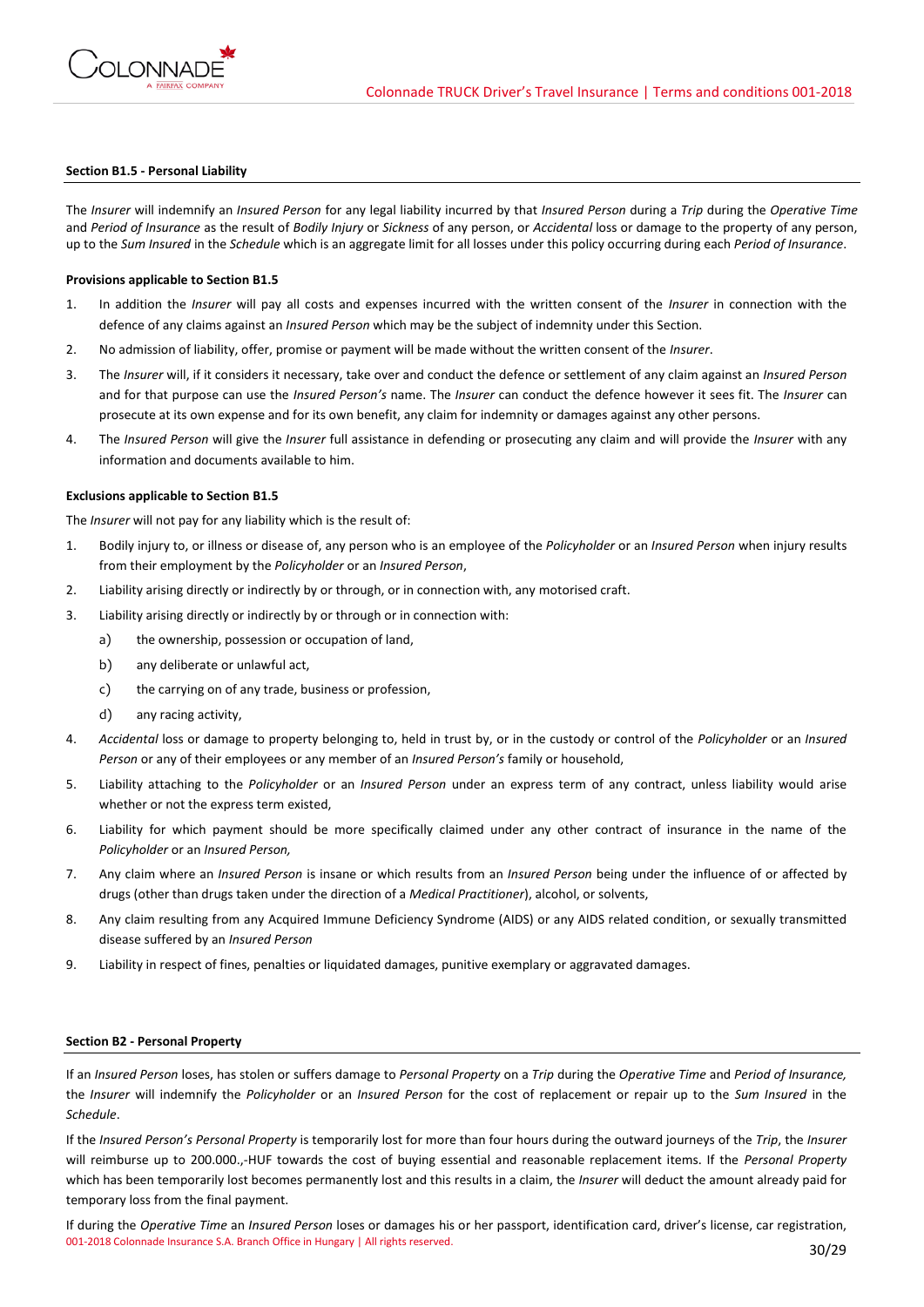

visa, money, travel tickets or other essential travel documents, the *Insurer* will indemnify the *Policyholder* or an *Insured Person* for the reasonable and necessary costs of replacing them including additional travel and accommodation costs, up to 200.000.,-HUF.

## **Definition applicable to Section B2**

## **Personal Property**

Property owned by or in the custody or control of an *Insured Person*.

#### **Carrier**

Any licensed operator of a land, sea or air vehicle for the transportation of fare paying passengers.

## **Claims Provisions Applicable To Section B2**

- 1. All claims will be subject to the *Insurer* at its own discretion assessing the value of the claim based on the age and estimated wear and tear of the articles that form the basis of the claim.
- 2. Benefit will be paid by the *Insurer* in excess of any payments made by a *Carrier*. In the event of a claim for loss or damage in transit, the *Insured Person* must give immediate written notice to the relevant *Carrier* and/or to the relevant police authority.
- 3. When a claim is made the *Insured Person* must submit the following documents:
	- a) a copy of any declaration of loss, theft or damage to the relevant *Carrier* or police,
	- b) a copy of the relevant *Carrier* report or police report,
	- c) in the event of loss by *Carrier*  original tickets and baggage slips,
	- d) a list of all *Personal Property* which was stolen, lost or damaged including the date and place of purchase and purchase value,
	- e) original proof of purchase of the lost, stolen or damaged items., if available,
	- f) original purchase receipts are required in the event of claims regarding goods purchased during the *Trip*.
	- g) Suitable proof of any actual payments made by the *Carrier* to the *Insured Person*.

#### **Exclusions Applicable To Section B2**

The *Insurer* will not pay for:

- 1. Any item valued at more than 300.000,-HUF unless the *Policyholder* or an *Insured Person* bears the first 25% of any amount in excess of 300.000,.HUF, up to the replacement value of the item or the *Sum Insured* if less.
- 2. Loss due to chipping, scratching or breakage of glass, china or other fragile articles, unless due to fire, theft or accident to the conveyance in which they were being transported,
- 3. Loss or damage to sports equipment whilst in use.
- 4. Loss or damage due to:
	- a) moth, vermin, wear and tear, atmospheric or climatic conditions or gradual deterioration,
	- b) mechanical or electrical failure or breakdown,
	- c) any process of cleaning, dying, restoring, repairing or alteration,
	- d) loss of *Money* (as defined under Section B3), bonds, negotiable instruments and securities of any kind,
	- e) loss or damage caused by delay, detention or confiscation by order of any Government or Public
	- f) Authority,
	- g) loss of or damage to vehicles, their accessories or spare parts,
	- h) Theft from a motor vehicle unless entry to such vehicle is gained by visible, violent and forcible means and theft of items in clear view,
	- i) Loss of or damage to *Personal Property* sent as freight or under an air waybill or bill of lading or via a courier.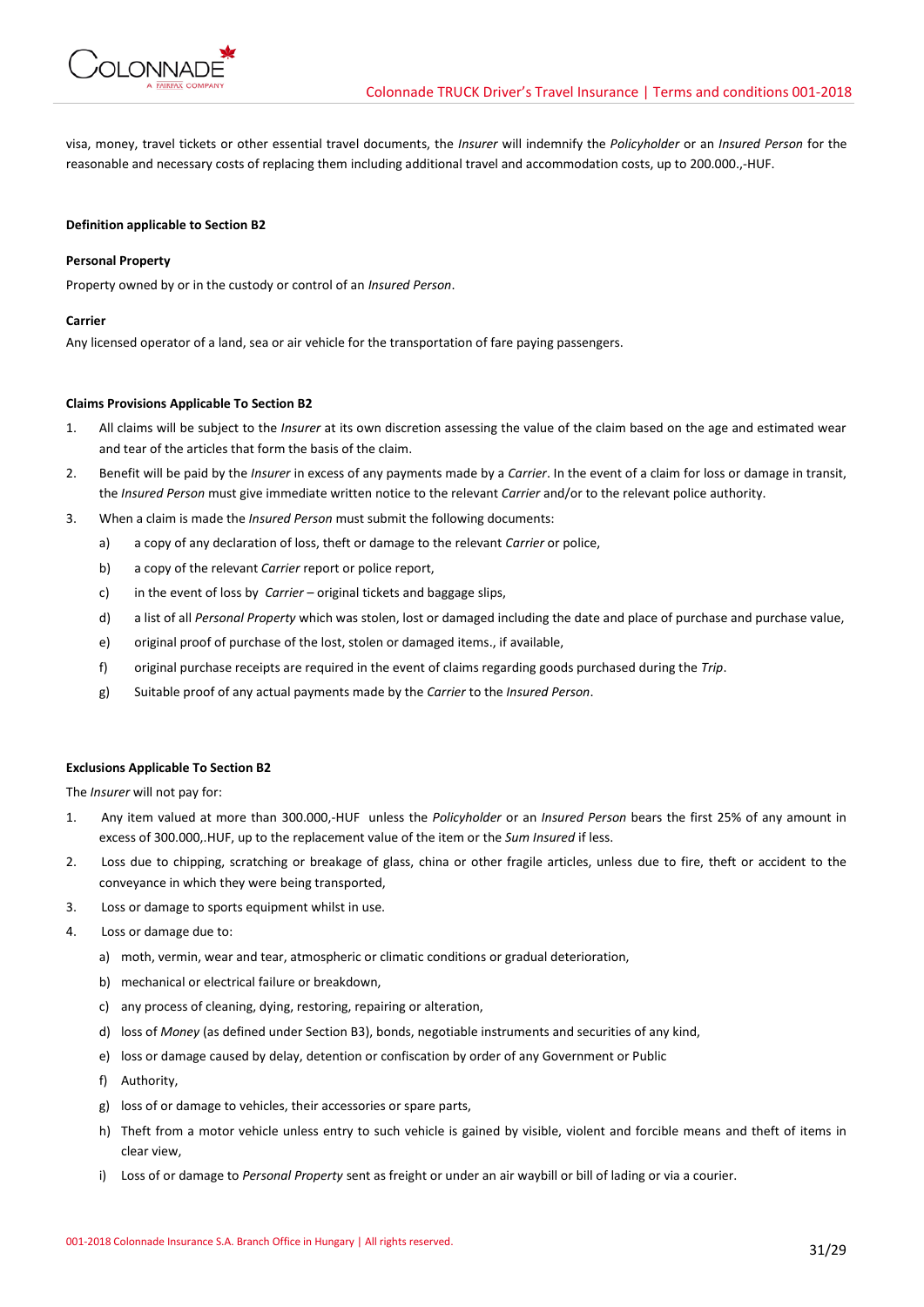

## **Section B3 - Replacement**

Where a *Trip* has to be cut short following departure, as a result of any cause outside the *Policyholder's* or an *Insured Person's* control the *Insurer* will pay for the additional costs necessarily incurred of travel and accommodation up to the *Sum Insured* shown in the *Schedule* less any amount recoverable elsewhere:

- a) to return an *Insured Person* to Hungary or *Permanent Country of Residence*
- b) to send a replacement to assume the duties of the original *Insured Person*.

Valid from July 1st, 2018